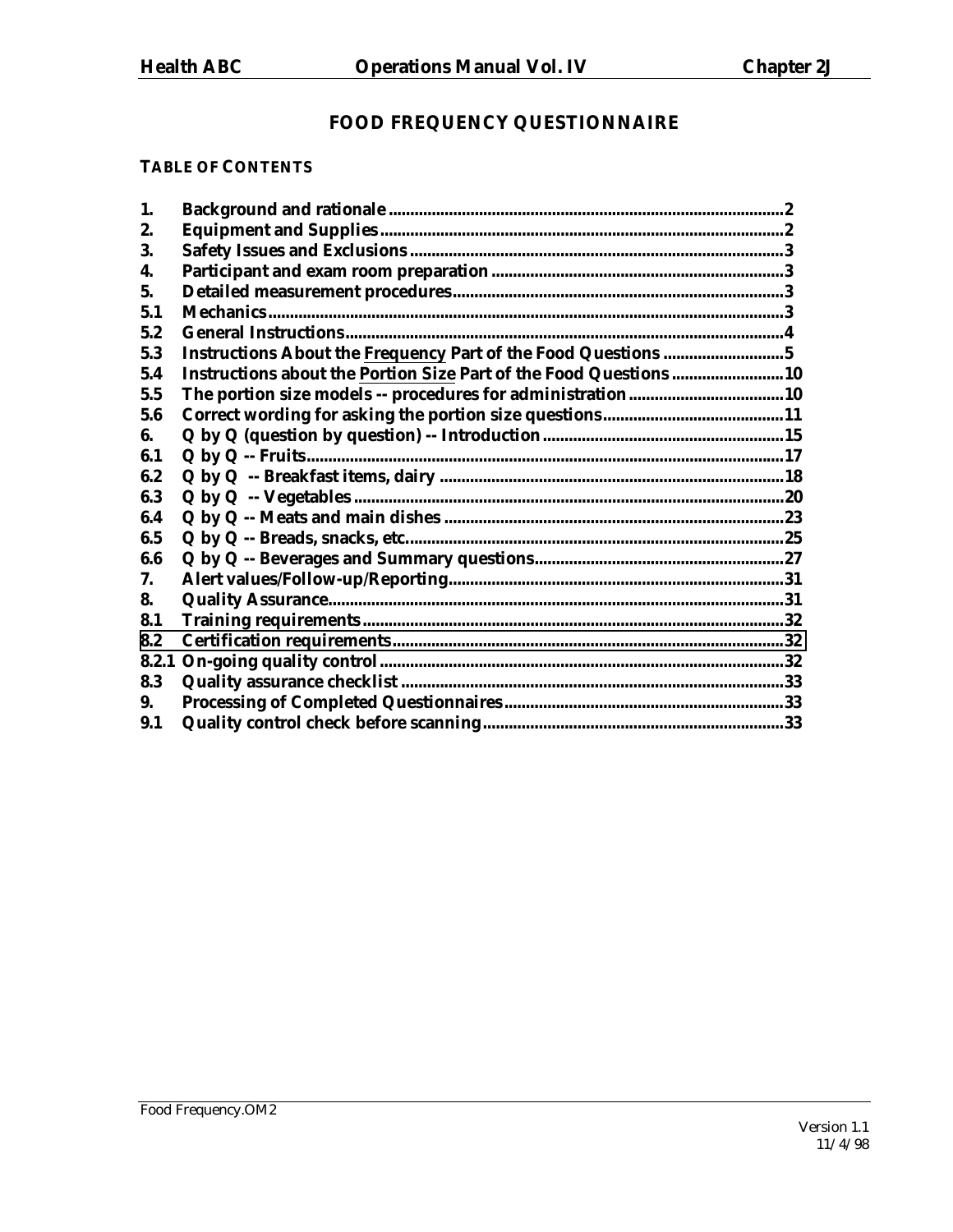## **FOOD FREQUENCY QUESTIONNAIRE**

## <span id="page-1-0"></span>**1. Background and rationale**

Maintenance of body weight depends upon a balance of energy expenditure and intake, so it is important to assess the patterns of intake and to evaluate whether they are associated with weight change. In addition, intake of particular nutrients may have either a beneficial or detrimental effect on health and physical functioning of the Health ABC cohort. For example, fruit and vegetable intake and fiber intake have been shown to have inverse associations with common chronic diseases. It will be important to see if these associations are found in a cohort of older well-functioning adults.

To assess intake, we will administer a food frequency questionnaire to all members of the Health ABC cohort. The questionnaire, developed by Block Dietary Data Systems, is based on age-appropriate intake data from the NHANES III study. The food lists were based on the NHANES III 24-hour recall data for those over 65, either white or black, and residing in either the Northeast or South.

The Health ABC Food Frequency Questionnaire will be interview administered. Both frequency of consumption and amount consumed will be assessed. Food models will be used to assist in the estimation of amount consumed.

## **2. Equipment and Supplies**

- Food questionnaire
- Laminated flashcards denoting frequency columns for each page of the food questionnaire
- 3 dimensional food models (see section 5.5 for instructions on correct procedure for using food models)

**Woodblocks:** There are four labeled bags of woodblocks which have the following amounts in them:

- A: 1/4 cup B: 1/2 cup  $C: 1 cup$
- D: 2 cups
- **Bowls:** There are three bowls, which should be labeled "B," "C" and "D." The bowls correspond approximately to the baggies:  $B=1/2$  cup,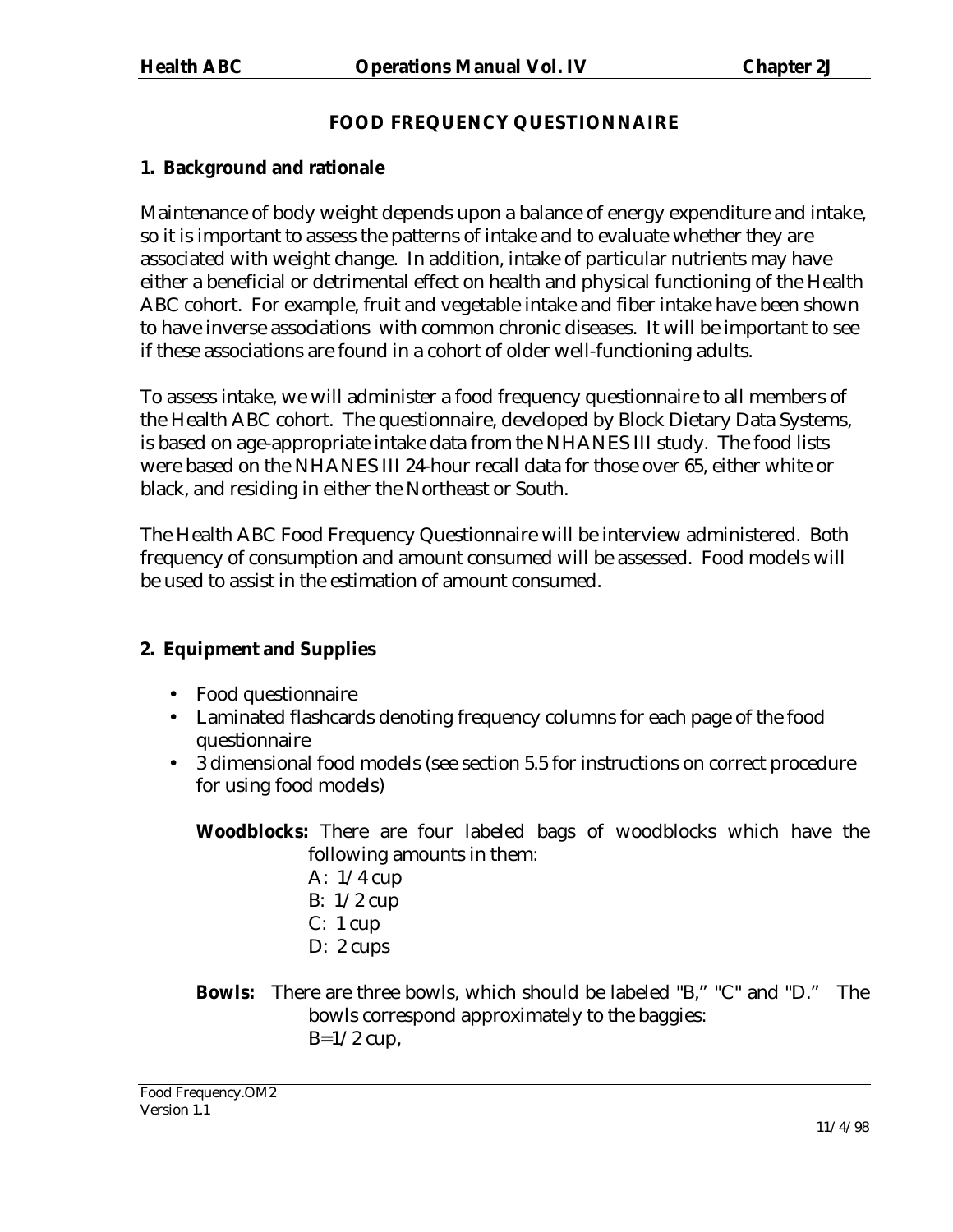$C=1$  cup,  $D=2$  cups.

<span id="page-2-0"></span>**Glasses:** There are four glasses, which are labeled A, B, C and D. Approximate volumes of the glasses:

- $A = 4-6$  ounces  $B = 8$  ounces  $C = 12$  ounces  $D = 16$  ounces
- 

**Realistic portion size models:** There are four realistic Nasco models:

- 1. Sliced beef model
- 2. Chicken breast model
- 3. Halibut fillet model
- 4. Hamburger patty model

#### **3. Safety Issues and Exclusions**

None.

#### **4. Participant and exam room preparation**

The interview should be done in a room free of distractions with food models in easy reach of both the participants and the interviewer.

#### **5. Detailed measurement procedures**

The Food Questionnaire is administered by interview, in person, using threedimensional food models to improve quantitation.

#### **5.1 Mechanics**

**Use black pen** To ensure that the scanner reads correctly, use a black pen.

**No other marks on the questionnaire**  Comments or notes should not be written on the questionnaire, as they may confuse the scanner. Comments must be on a separate page.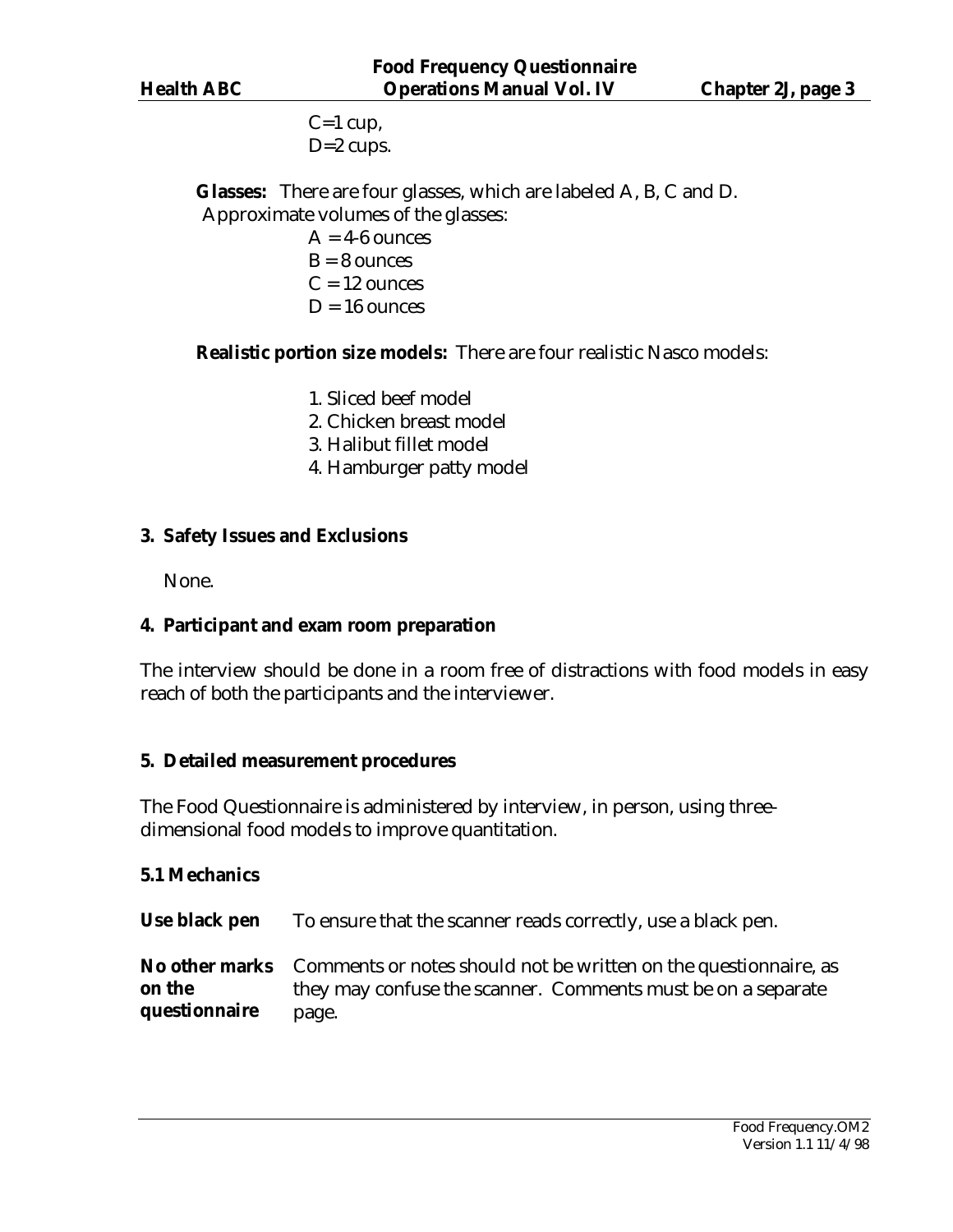<span id="page-3-0"></span>

| <b>Health ABC</b>               | <b>Food Frequency Questionnaire</b><br><b>Operations Manual Vol. IV</b>                                                                                                                                                                                                                            | Chapter 2J, page 4                                                 |  |
|---------------------------------|----------------------------------------------------------------------------------------------------------------------------------------------------------------------------------------------------------------------------------------------------------------------------------------------------|--------------------------------------------------------------------|--|
| <b>Bubble</b><br>completely     | checkmark or an 'X' over the bubble.                                                                                                                                                                                                                                                               | Fill in the answer bubbles completely. Do not simply make a        |  |
| <b>One bubble</b><br>per answer | an error.                                                                                                                                                                                                                                                                                          | Never mark two bubbles for the same answer -- both will be lost as |  |
| <b>No staples</b>               | Staples would have to be removed, and if inadvertently not<br>removed would damage the scanner. Marks left by staples can<br>interfere with the scanner reading of tracking marks, booklet<br>number marks or page number marks, and necessitate someone<br>copying over the entire questionnaire. |                                                                    |  |
| No extra pages                  | Do not insert any extra pages or papers with notes on them into the<br>booklet, or attach yellow stickies. If not noticed prior to scanning,<br>they might interfere with the scanning.                                                                                                            |                                                                    |  |
| <b>No folds</b>                 | Do not fold the question naire.                                                                                                                                                                                                                                                                    |                                                                    |  |

#### **5.2 General Instructions**

**Introducing the Food Questionnaire**  Provide a transition from the other parts of the questionnaire to the Food Questionnaire section, with a phrase such as the following: "Now I'd like to ask you some questions about the foods you usually eat." Do not use phrases that include the word "diet," as some participants may think we mean "dieting," rather than simply their usual food habits. Do not spend too much time at this initial introduction.

**Read questions as written**  The words are not optional. Do not paraphrase. Do not omit any words. For example, "in season" is an essential part of the prompt for the foods in which it is used. Some foods that may be unfamiliar to you are being marketed nationally; do not omit them. If the participant interrupts you with an answer before you have finished the entire question, continue on reading the question; there may be foods at the end of the list that the participant didn't realize were to be included.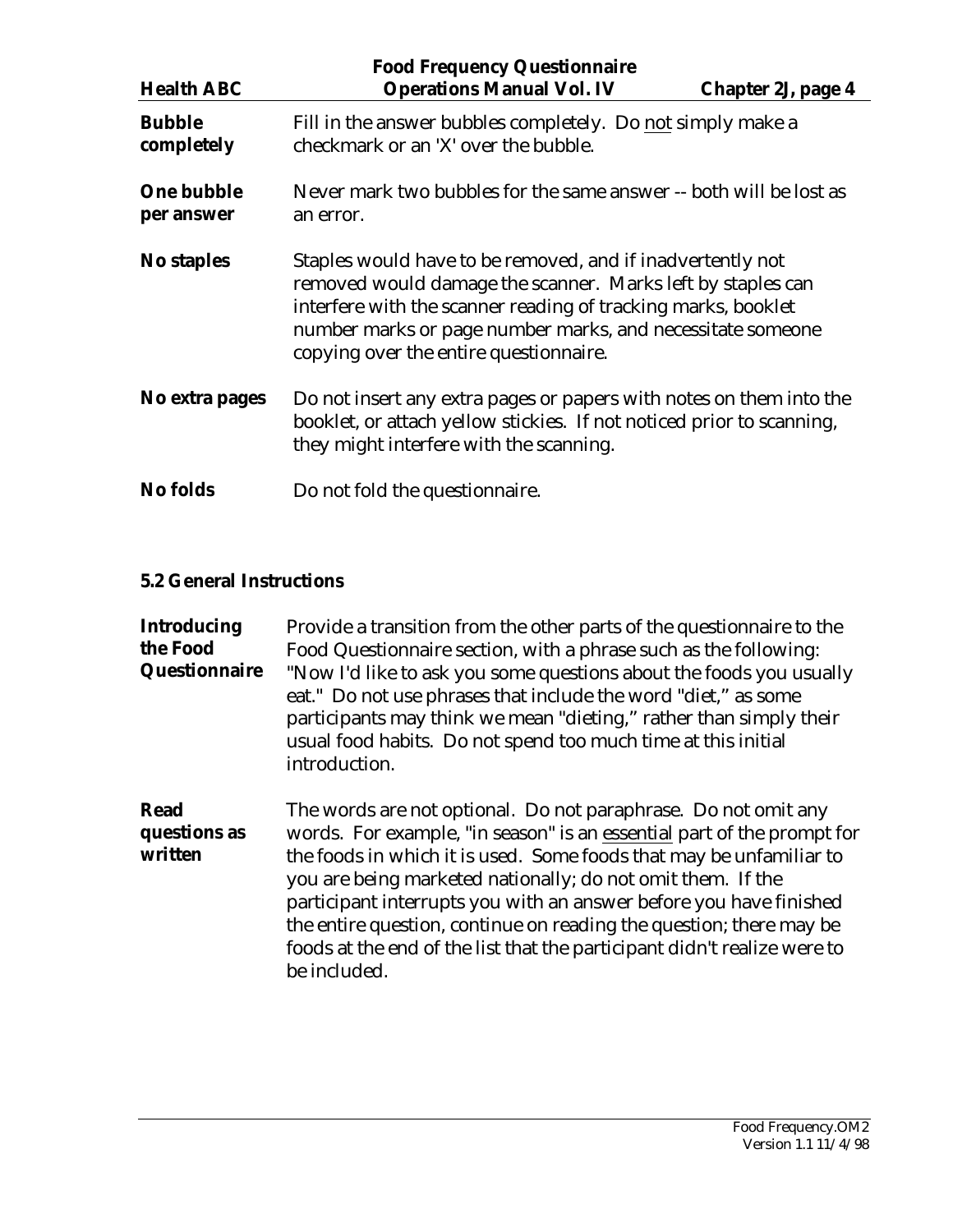<span id="page-4-0"></span>

|                                                                                                                                                                                                                                                                                                                                                                                                                                                                                                                                                                                                    | <b>Food Frequency Questionnaire</b>                                                                                                                                                                                                                                                                                                                                                                                                                                                                                                                                                                                                                 |                    |
|----------------------------------------------------------------------------------------------------------------------------------------------------------------------------------------------------------------------------------------------------------------------------------------------------------------------------------------------------------------------------------------------------------------------------------------------------------------------------------------------------------------------------------------------------------------------------------------------------|-----------------------------------------------------------------------------------------------------------------------------------------------------------------------------------------------------------------------------------------------------------------------------------------------------------------------------------------------------------------------------------------------------------------------------------------------------------------------------------------------------------------------------------------------------------------------------------------------------------------------------------------------------|--------------------|
| <b>Health ABC</b>                                                                                                                                                                                                                                                                                                                                                                                                                                                                                                                                                                                  | <b>Operations Manual Vol. IV</b>                                                                                                                                                                                                                                                                                                                                                                                                                                                                                                                                                                                                                    | Chapter 2J, page 5 |
| Participant<br>questions                                                                                                                                                                                                                                                                                                                                                                                                                                                                                                                                                                           | If participant asks a question for clarification, and you know the<br>answer because it is in the Manual of Procedures, you may give them<br>the answer; it is not necessary to reread the entire question. For<br>example, in the general question "How often do you use fat or oil, to<br>fry, stir fry?": If participant asks, "Does that include butter I put on<br>bread?" you may answer "No, just fat you may use to stir-fry,"<br>without rereading the whole question.                                                                                                                                                                     |                    |
| <b>Introducing</b><br>Read the introduction to the food list on page 9 of the questionnaire.<br>the Food List<br>The wording is as follows: "This section is about your usual eating habits<br>over the past year or so. This includes all meals or snacks, at home or in a<br>restaurant or carry-out. Please tell me how often, on average, you eat each<br>food. For example, twice a week, three times a month, and so forth." Then<br>show them the right flashcard to use, then add something like "You<br>will be looking at this card, and giving me your answers in these<br>categories." |                                                                                                                                                                                                                                                                                                                                                                                                                                                                                                                                                                                                                                                     |                    |
|                                                                                                                                                                                                                                                                                                                                                                                                                                                                                                                                                                                                    | After the last sentence, "Sometimes I'll just ask you to tell me whether<br>you usually eat a small, medium or large portion," that is the time to<br>point to the woodblock models and other models, making sure the<br>A, B, C & D are visible. It could go like this: "Sometimes I'll just ask<br>you to tell me whether you usually eat a small, medium, large, or extra<br>large portion; you can just tell me whether it is model A, B, C or D,"<br>perhaps touching each model as you do so. If you refer to them as A,<br>B, C or D, it will encourage the participant to refer to them that way,<br>thus speeding up the process a little. |                    |
| <b>Foods not on</b><br>the food list                                                                                                                                                                                                                                                                                                                                                                                                                                                                                                                                                               | The food list represents the most important nutrient sources in most<br>people's diets. It does not and is not intended to include all possible<br>foods that people ever eat. Thus, it is likely that some foods that a<br>person eats will not be on the list. Do not attempt to force<br>unmentioned foods into categories by guessing at their similarity.                                                                                                                                                                                                                                                                                      |                    |
|                                                                                                                                                                                                                                                                                                                                                                                                                                                                                                                                                                                                    | 5.3 Instructions About the <b>Frequency Part of the Food Questions</b>                                                                                                                                                                                                                                                                                                                                                                                                                                                                                                                                                                              |                    |
| <b>Importance</b><br><b>of</b><br>frequency                                                                                                                                                                                                                                                                                                                                                                                                                                                                                                                                                        | Although portion size improves the accuracy of the nutrient estimates,<br>the interviewer should be aware that frequency of consumption is<br>much more important than exact portion size in determining long-term                                                                                                                                                                                                                                                                                                                                                                                                                                  |                    |

usual intake.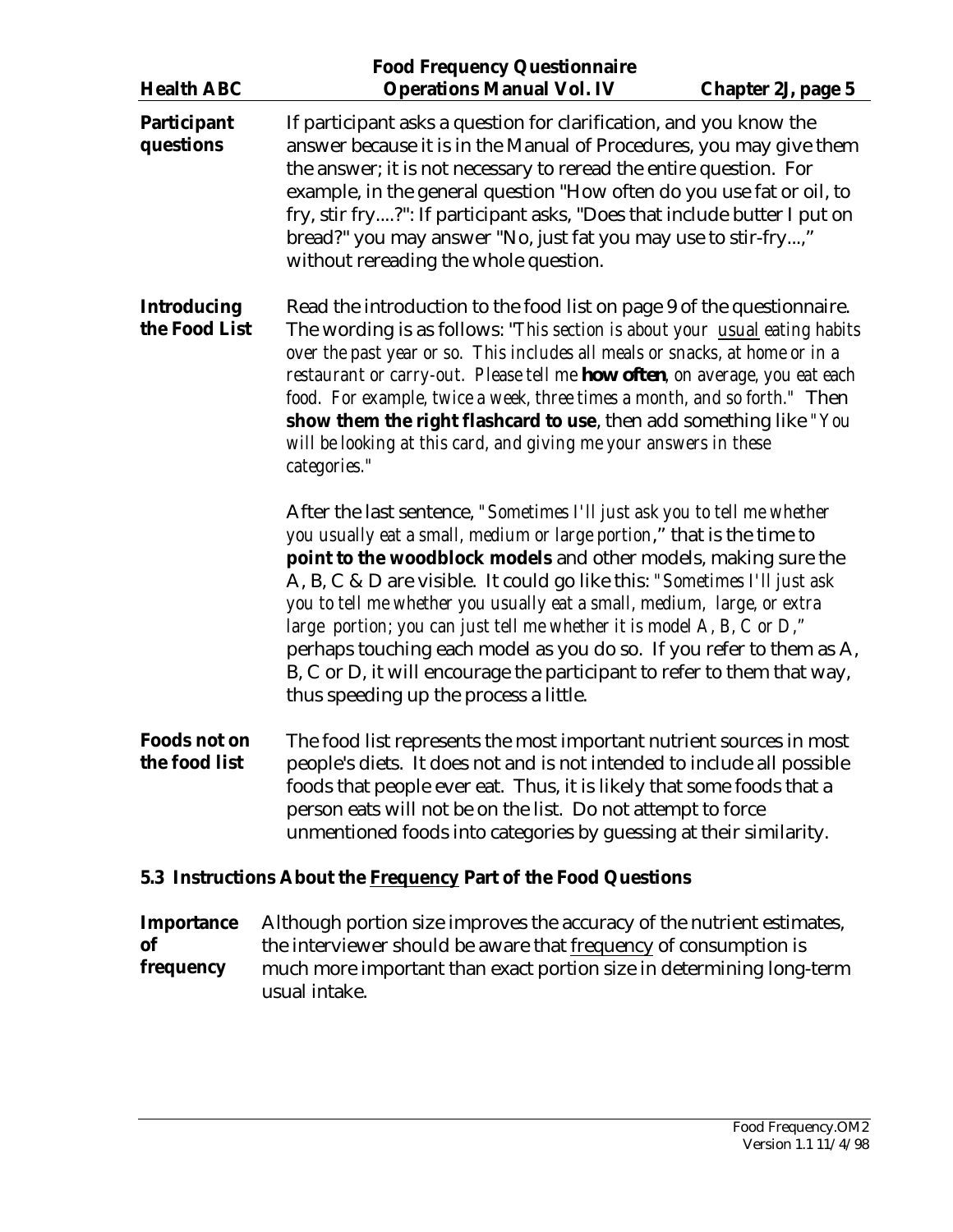|                                                            | <b>Food Frequency Questionnaire</b>                                                                                                                                                                                                                                                                                                                                                                                                                                                                                                                                                                                                                                                                                                                                  |  |  |
|------------------------------------------------------------|----------------------------------------------------------------------------------------------------------------------------------------------------------------------------------------------------------------------------------------------------------------------------------------------------------------------------------------------------------------------------------------------------------------------------------------------------------------------------------------------------------------------------------------------------------------------------------------------------------------------------------------------------------------------------------------------------------------------------------------------------------------------|--|--|
| <b>Health ABC</b>                                          | <b>Operations Manual Vol. IV</b><br>Chapter 2J, page 6                                                                                                                                                                                                                                                                                                                                                                                                                                                                                                                                                                                                                                                                                                               |  |  |
| <b>Frequency</b><br>categories                             | Note the frequency categories at the top of the columns. On most pages<br>these are also repeated at the bottom of the columns, to help guide the<br>eye. Be careful to mark the right column, since being off by a column<br>can make a big difference in the nutrient estimate.                                                                                                                                                                                                                                                                                                                                                                                                                                                                                    |  |  |
|                                                            | Laminated flash cards are provided for the participant. These show the<br>frequency response categories that you will be putting the answers into.<br>Although you will ask the question in an open-ended way ("How often<br>do you eat"), you will put the participant's answers into one of the<br>frequency categories. The participant will have these categories in front<br>of them, on the flash cards. Encourage them to give their answers in<br>terms of one of those categories. Participants easily get the idea, and<br>will quickly learn to give answers in the categories shown.                                                                                                                                                                     |  |  |
|                                                            | The categories are not the same all the way through the questionnaire.<br>There is a flash card for each set of response categories. As the<br>interview moves to a different set of categories, turn the flashcard for<br>the participant and point out that now they will give their answers in<br>these categories.                                                                                                                                                                                                                                                                                                                                                                                                                                               |  |  |
| <b>Should I</b><br>read all the<br>response<br>categories? | In this Food Questionnaire, the answers are all in categories, such as<br>"Less than once per week," "1-2 per week,"  "4+ per day." In most<br>cases it is not necessary to read the response categories every time,<br>although you may do so if the participant is hesitating or unclear. (This<br>may be different from instructions you receive for non-diet parts of the<br>interview.) Instead, you will first show the participant an example of<br>the type of categories you will be using to record their answers, and<br>give them a laminated card with the categories printed on them. Then,<br>you will simply ask the question in an open-ended way, wait for a<br>response (such as "5 times a week"), and record it in the appropriate<br>category. |  |  |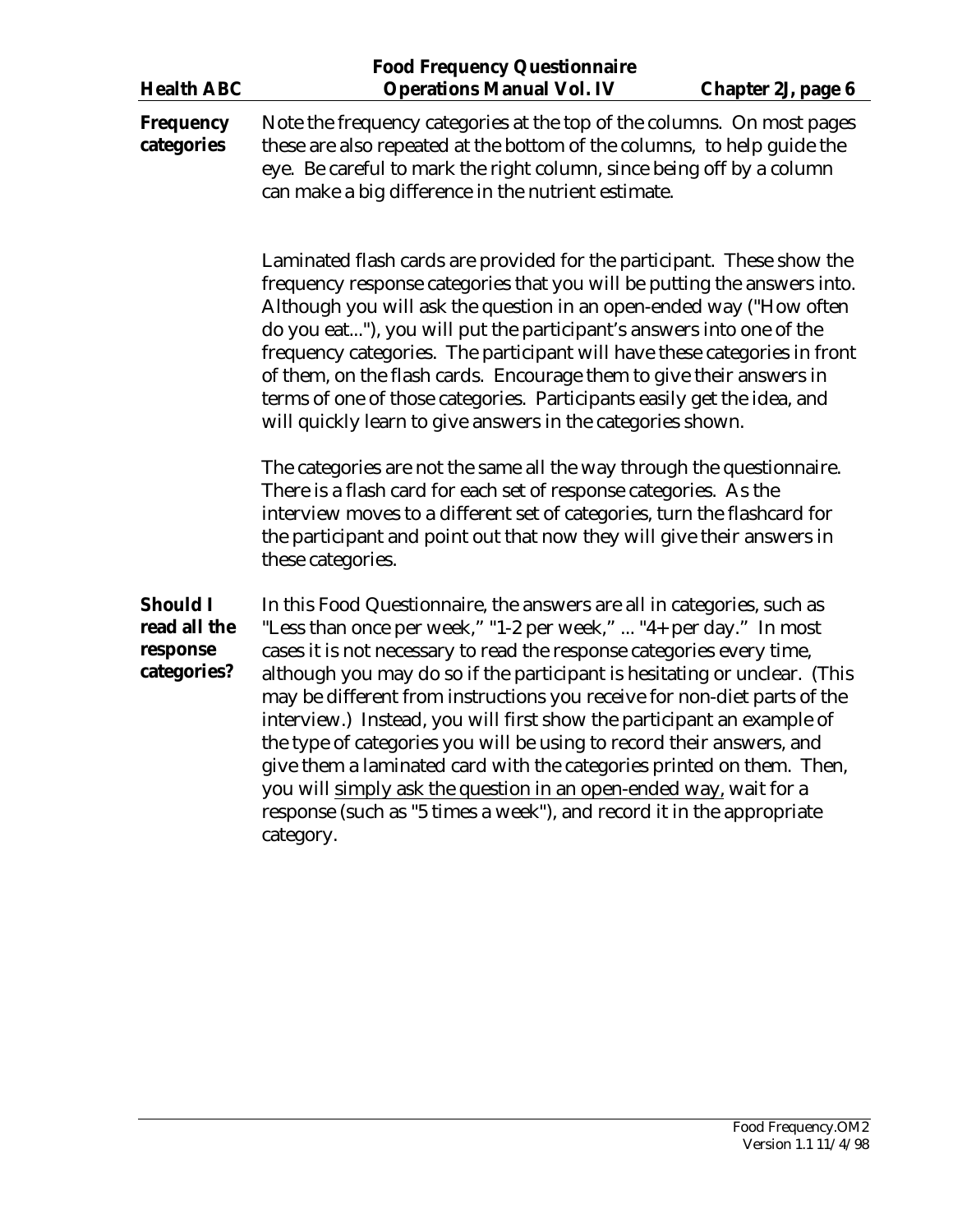| <b>Health ABC</b>                                  | <b>Food Frequency Questionnaire</b><br><b>Operations Manual Vol. IV</b>                                                                                                                                                                                                                                                                                                                                                                                                                                                                                                                                                                                                                                                    | <b>Chapter 2J, page 7</b>                                                                                                                                                                                                                                                                                                                                                                                                                                                                                         |  |
|----------------------------------------------------|----------------------------------------------------------------------------------------------------------------------------------------------------------------------------------------------------------------------------------------------------------------------------------------------------------------------------------------------------------------------------------------------------------------------------------------------------------------------------------------------------------------------------------------------------------------------------------------------------------------------------------------------------------------------------------------------------------------------------|-------------------------------------------------------------------------------------------------------------------------------------------------------------------------------------------------------------------------------------------------------------------------------------------------------------------------------------------------------------------------------------------------------------------------------------------------------------------------------------------------------------------|--|
| <b>Wording of</b><br>the<br>frequency<br>questions | It is not necessary to say "How often do you eat " for every food. You<br>can repeat the introductory phrase from time to time, but most often<br>you should just read the next food, without the "How often" This<br>will make the interview go a little faster, be less boring, and perhaps<br>encourage the participant to pick up the pace. Similarly, avoid<br>repetitively saying "(name of food). How often do you eat that?" It is<br>okay to say that occasionally to vary the wording and pace, but not for<br>every food. Do not, however, just say "Do you eat "; this<br>unnecessarily lengthens the interview, because then if the participant<br>says 'yes' you still have to ask the "How often" question. |                                                                                                                                                                                                                                                                                                                                                                                                                                                                                                                   |  |
| $2+$ per day<br>categories                         |                                                                                                                                                                                                                                                                                                                                                                                                                                                                                                                                                                                                                                                                                                                            | Remember to switch to the next flashcard when you come to<br>"Biscuits/muffins," and again at beverages. For those frequency pages<br>in which $2+$ /day and higher are possible answers: If the participant<br>says "Every day," at least the first time he/she does that you should<br>probe, "Would that be once a day or 2+ times a day?" You don't need to<br>do that probe every time, if it appears that the participant is looking at<br>the card and sees that there are higher frequency possibilities. |  |
| <b>How often</b><br>VS.<br><b>How many</b>         | There is a potential confusion between how often and how many,<br>particularly for the fruits. Make sure to keep them separate for the<br>participant. For example, when you ask 'bananas', some participants<br>may say "I eat two a week"; this could lead to double-counting if you<br>marked '2/wk', then asked 'how many' and they said '2'. So if<br>participant is answering fruits as "I eat two a week," explain that you<br>will ask "How many each time" in a subsequent question; right now,<br>you want them to tell you 'how often' per week, meaning "how many<br>days," not how many bananas per week.<br>Always get the frequency ("How often") before asking about portion                               |                                                                                                                                                                                                                                                                                                                                                                                                                                                                                                                   |  |
|                                                    | size ("How much" or "How many"). While the participant is thinking<br>about their answer to "How often," do not interrupt with any mention<br>of portion size. Do not point to a food model until after you know their<br>answer to "How often."                                                                                                                                                                                                                                                                                                                                                                                                                                                                           |                                                                                                                                                                                                                                                                                                                                                                                                                                                                                                                   |  |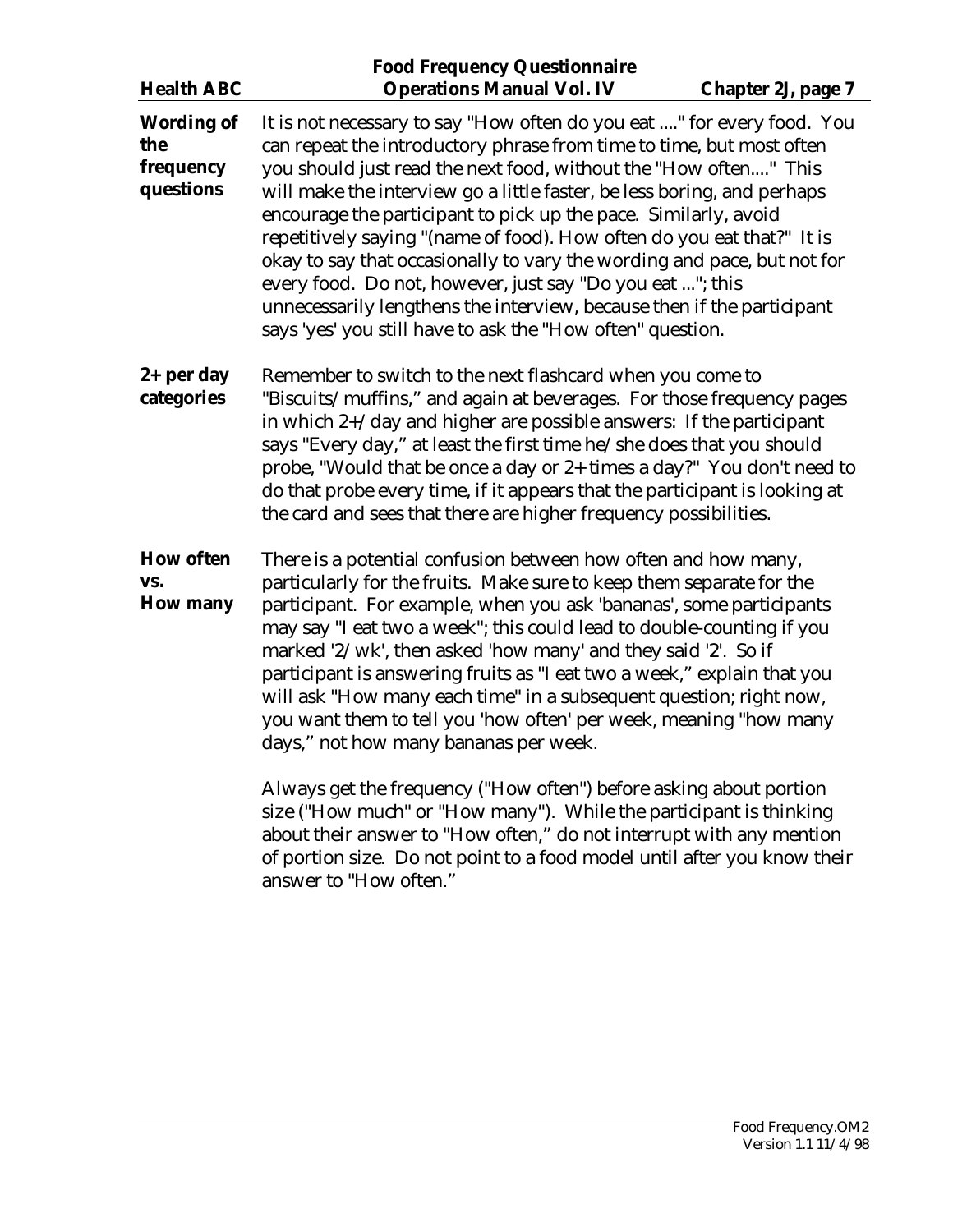|                   | <b>Food Frequency Questionnaire</b> |                    |
|-------------------|-------------------------------------|--------------------|
| <b>Health ABC</b> | <b>Operations Manual Vol. IV</b>    | Chapter 2J, page 8 |
|                   |                                     |                    |

**Seasonality** A few foods say specifically "in season." The participant should give the frequency with which that food is consumed, **just in the few-month period when it is in season.** All other foods require an estimate of average year-round frequency of consumption. If the participant eats some of these "year-round" items more in one season than another, the reported frequency should still be a rough average over the whole year. For example, if participant says "I eat apples 3-4 times a week now that they're in season," you should say something like, "Please try to estimate how often that would average out to over the whole year."

> If the participant is unable to do the conversion themself, then the interviewer may use the following chart to estimate for them.

| Average use in<br>season | Conversion                  | Average year round<br>use |
|--------------------------|-----------------------------|---------------------------|
| $2+$ times per day       | Shift 3 columns to the left | 3-4 time per week         |
| Every day                | Shift 3 columns to the left | Twice per week            |
| 5-6 times per<br>week    | Shift 3 columns to the left | Once per week             |
| 3-4 time per<br>week     | Shift 3 columns to the left | 2-3 times per month       |
| Twice per week           | Shift 2 columns to the left | 2-3 times per month       |
| Once per week            | Shift 2 columns to the left | Once per month            |
| 2-3 times per<br>month   | Shift 2 columns to the left | 1-11 times per year       |
| Once per month           | Shift 1 column to the left  | 1-11 times per year       |
| <b>Never</b>             | No change                   | <b>Never</b>              |

**Buying in bulk**  Some participants will say something like "I buy a gallon and then drink it until I'm done with it," and then doesn't drink it so frequently for the subsequent time period. Again, you should ask them to try to average their intake over the whole year. Something like, "Please estimate how many glasses per day or per week you think you drink, on average over the whole year."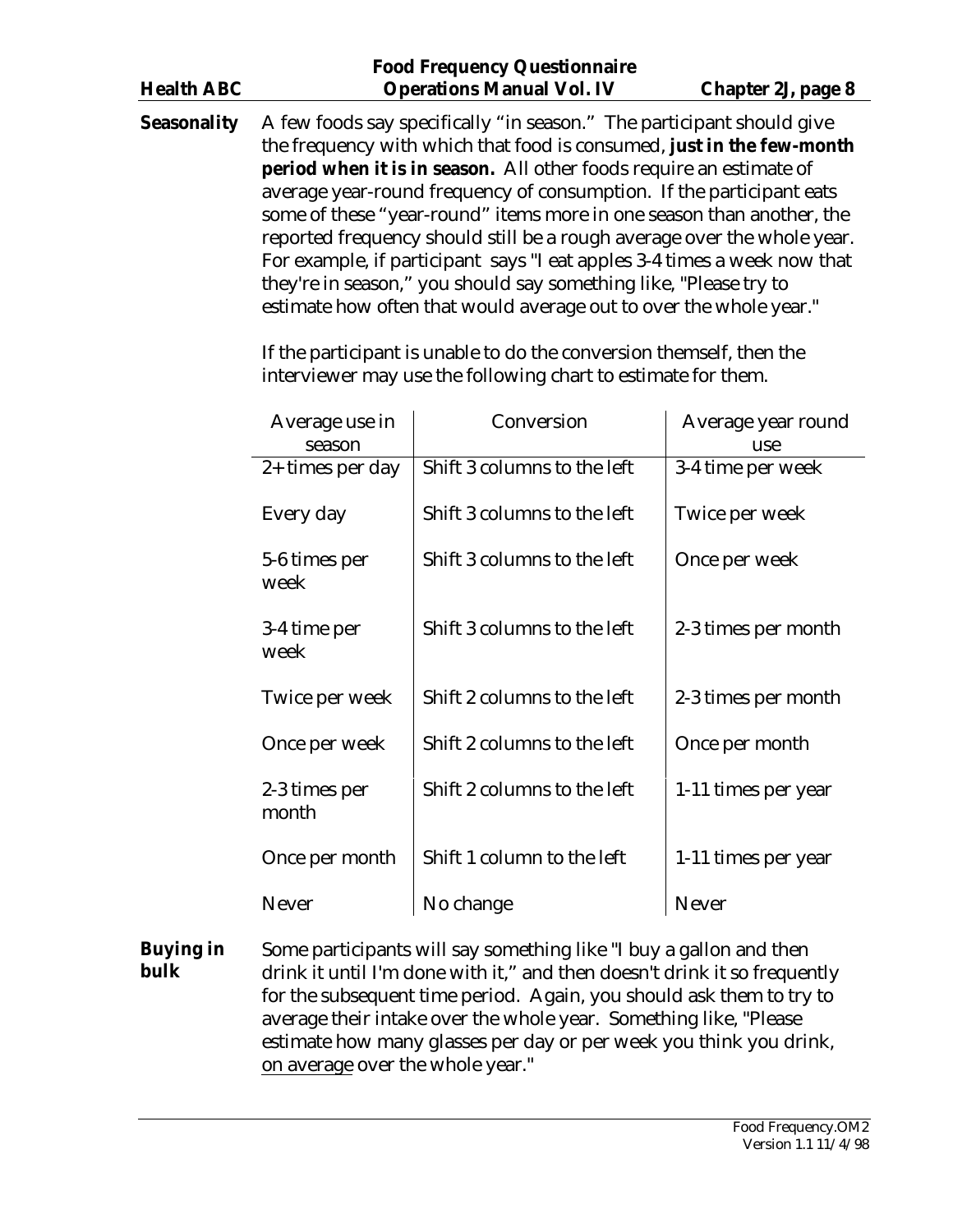| <b>Health ABC</b>                                                            | <b>Food Frequency Questionnaire</b>                                                                                                                                                                                                                                                                                                                                                                                                                                                                                                                 |  |
|------------------------------------------------------------------------------|-----------------------------------------------------------------------------------------------------------------------------------------------------------------------------------------------------------------------------------------------------------------------------------------------------------------------------------------------------------------------------------------------------------------------------------------------------------------------------------------------------------------------------------------------------|--|
| <b>Items with</b><br>more than<br>one food                                   | <b>Operations Manual Vol. IV</b><br><b>Chapter 2J, page 9</b><br>For example, "Fresh apples or pears." Do not try to get separate<br>estimates of either frequency or portion size for the two foods. Just ask<br>the participant to answer their frequency for that group of foods. And<br>don't worry about the two foods having different sizes; just ask the<br>participant to pick the woodblock model that best approximates how<br>much he/she usually eats of that group of foods.                                                          |  |
| <b>Frequency</b><br>answers<br>that overlap<br>the<br>response<br>categories | If the participant answers with a range that does not fit exactly into one<br>of the available categories, ask the participant to choose which of the<br>available categories is closer to how often they use that item. For<br>example, look at the "general questions" on page 16 of the<br>Questionnaire. Suppose you ask the participant, "How often do you<br>use fat or oil to fry or stir-fry?," and they answer "four or five times a<br>week." You would then say, "Would it be closer to "3-4 times per week"<br>or "5-6 times per week"? |  |
| "Never"<br>frequency                                                         | Use the "Never" column for any foods either literally never eaten, or<br>eaten by the participant less than once per year. They will be counted<br>as zero.                                                                                                                                                                                                                                                                                                                                                                                         |  |
| <b>Frequency</b><br>answers<br>with<br>different<br>wording                  | Apply common sense. "Less than once a year" or "3-4 times in my life":<br>code it as "Never" without further probing. "A couple of times a<br>month": code as "2-3 per month" without further probing. If participant<br>answers "Rarely" or "Hardly ever," ask "Would that be less than once<br>per year?"; if participant indicates 'yes', code as "Never."                                                                                                                                                                                       |  |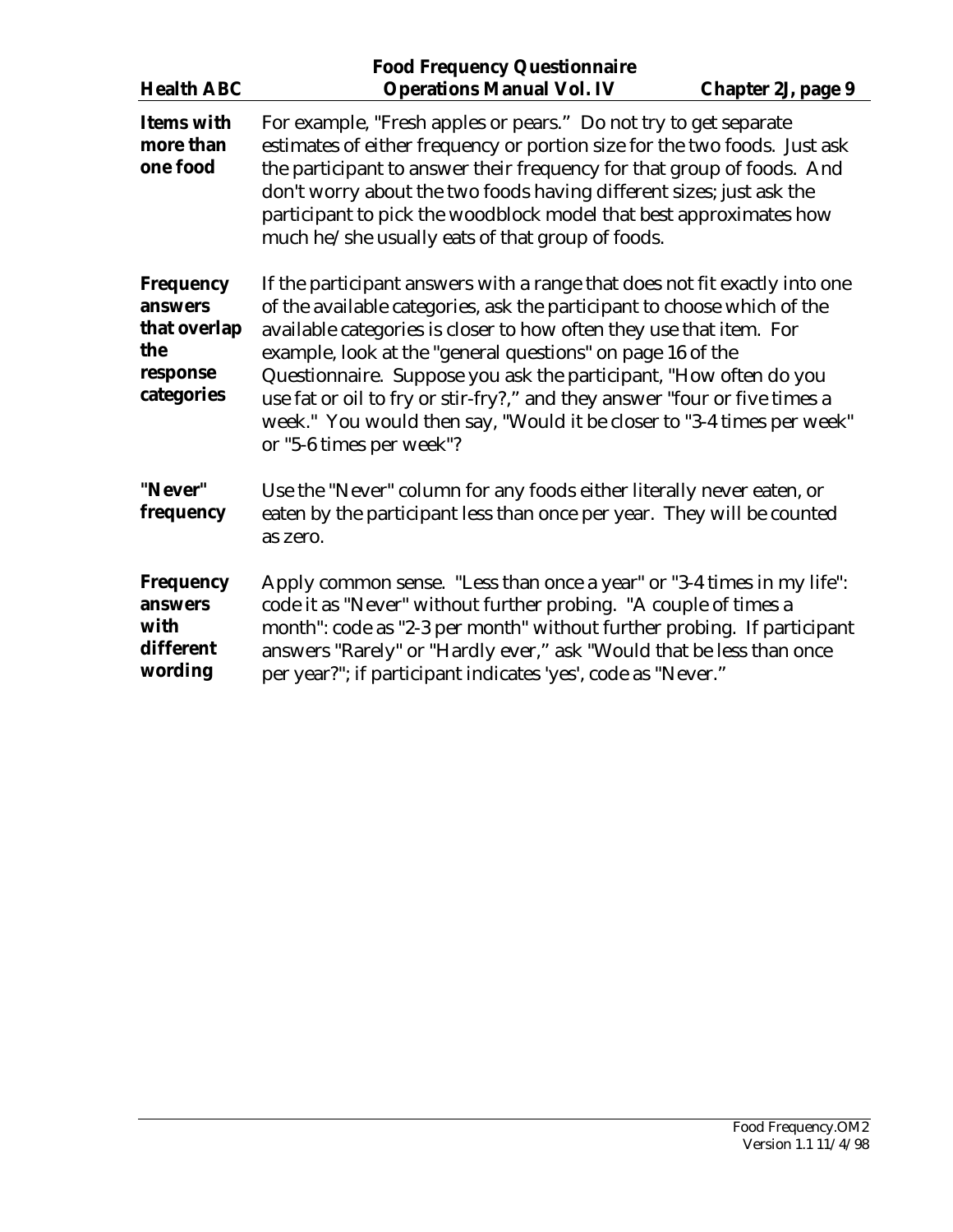<span id="page-9-0"></span>**Food Frequency Questionnaire Health ABC Operations Manual Vol. IV Chapter 2J, page 10** 

## **5.4 Instructions about the Portion Size Part of the Food Questions**

| <b>Portion size</b><br>is EASY in<br>this<br>interview | You only ask portion size if participant eats the food once per week or more<br>often. A vertical line is printed on the questionnaire showing the beginning<br>of the frequency categories that are once per week or more often. This will<br>help you to remember that you only ask portion size if the frequency is to the<br>right of this dashed line, that is, once per week or more often. Ask the<br>portion size before moving on to frequency of the next food. |  |
|--------------------------------------------------------|---------------------------------------------------------------------------------------------------------------------------------------------------------------------------------------------------------------------------------------------------------------------------------------------------------------------------------------------------------------------------------------------------------------------------------------------------------------------------|--|
|                                                        | You don't worry about converting to half cups, ounces, etc. You just mark<br>the bubble corresponding the participant's portion size choice:<br>" $A$ " = 1st bubble<br>$B'' = 2nd \n   bubble$<br>$"C" = 3rd \n   bubble$<br>$"D" = 4th bubble$                                                                                                                                                                                                                          |  |
| <b>Wording of</b><br>the portion<br>size<br>questions  | It is not necessary to make a full sentence out of the portion size section each<br>time; i.e., do not say, for every food, "When you have , about how<br>much/many do you have each time?" For the "how manys'," just say "How<br>many teaspoons," etc. For the "How much"s, you can say "How much each<br>time?" and point to the woodblock models; or, after a while, just say "A, B, C<br>or D?"; or you can say "Which bowl?"                                        |  |
| "XXL"                                                  | If the participant says that his/her usual portion is larger than the largest<br>model (which corresponds to the fourth bubble), record the answer as the<br>fourth bubble.                                                                                                                                                                                                                                                                                               |  |
| <b>How</b><br>important is<br>portion size?            | Although portion size will definitely improve the accuracy of the answers,<br>you should not permit the participant to spend undue time on the portion<br>size answers. This section should move along quite quickly, with a breezy<br>"How many" or "A, B, C or D?"                                                                                                                                                                                                      |  |

## **5.5 The portion size models** -- **procedures for administration**

The wood blocks, bowls and glasses are all labeled as either "A," "B," "C," or "D." If the four bubbles into which you can record the participant's answers are labeled A, B, C or D, you simply record the participant's portion size choice in the appropriately-labeled bubble.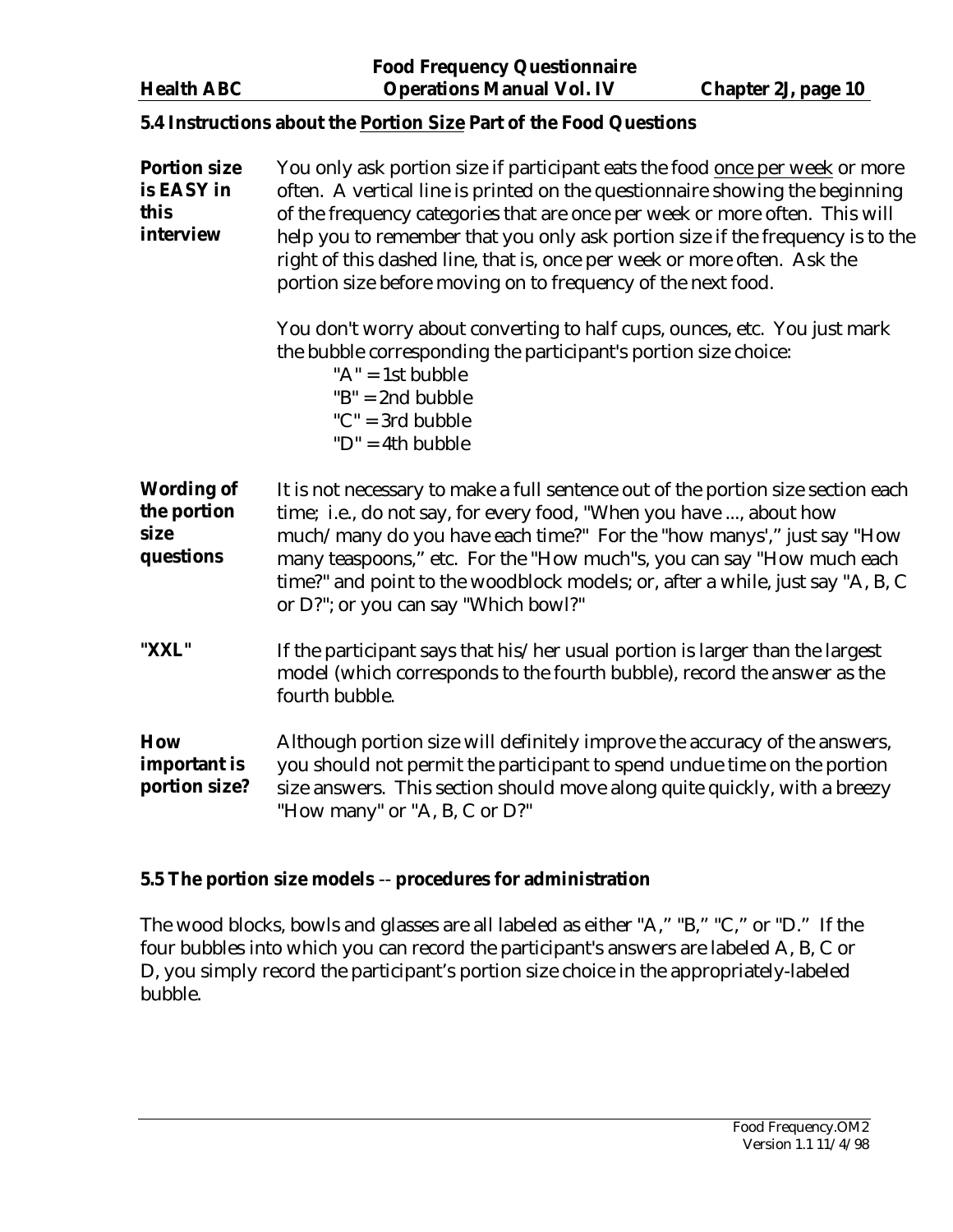<span id="page-10-0"></span>

|                            | <b>Food Frequency Questionnaire</b>                                                                                                                                                                                                                                                                                                                                                                                                                                                                                                                                                                                                                                                                               |                     |
|----------------------------|-------------------------------------------------------------------------------------------------------------------------------------------------------------------------------------------------------------------------------------------------------------------------------------------------------------------------------------------------------------------------------------------------------------------------------------------------------------------------------------------------------------------------------------------------------------------------------------------------------------------------------------------------------------------------------------------------------------------|---------------------|
| <b>Health ABC</b>          | <b>Operations Manual Vol. IV</b>                                                                                                                                                                                                                                                                                                                                                                                                                                                                                                                                                                                                                                                                                  | Chapter 2J, page 11 |
|                            | <b>Woodblocks</b> These are the basic models, and should be used for most solid foods.<br>There are four labeled bags of woodblocks. However, you do not need<br>to worry about how much is in the bag, just record the choice of baggies<br>$(A, B, C \text{ or } D)$ in the corresponding column. You always just record A=<br>1st bubble, B= 2nd bubble, C= 3rd bubble, D= 4th bubble.                                                                                                                                                                                                                                                                                                                         |                     |
| <b>Bowls</b>               | There are three bowls, which should be labeled "B," "C" and "D." If the<br>participant eats less than the smaller one, you may mark "A." However,<br>do remember that the smallest bowl model provided is a "B." If<br>participant eats more than the D size, record it as a "D." The bowls<br>correspond <i>approximately</i> to the baggies: B=1/2 cup, C=1 cup, D=2 cups.<br>Do not worry if they are not exact. Do not encourage participants to put<br>the wood blocks into the bowl. However, if they want to do so on their<br>own, that is okay. Record whichever letter they choose. In general,<br>piles of stuff should be portion sized using the woodblocks, and liquid<br>stuff should be in bowls. |                     |
| <b>Realistic</b><br>models | There are realistic models for several meats. See explanation below to<br>identify the foods that should be used with these models.                                                                                                                                                                                                                                                                                                                                                                                                                                                                                                                                                                               |                     |
| <b>Glasses</b>             | There are four glasses, which are labeled A, B, C and D.<br>Approximate volumes of the glasses:<br>$A = 4-6$ ounces<br>$B = 8$ ounces<br>$C = 12$ ounces<br>$D = 16$ ounces                                                                                                                                                                                                                                                                                                                                                                                                                                                                                                                                       |                     |

# **5.6 Correct wording for asking the portion size questions**

Each food has a correct wording for asking the portion size question ("how many," "how much" etc.), and a recommended portion size model to use. The correct wording is given in the column just preceding the portion size bubbles. The cue about the correct wording is in the words underneath the portion size bubbles.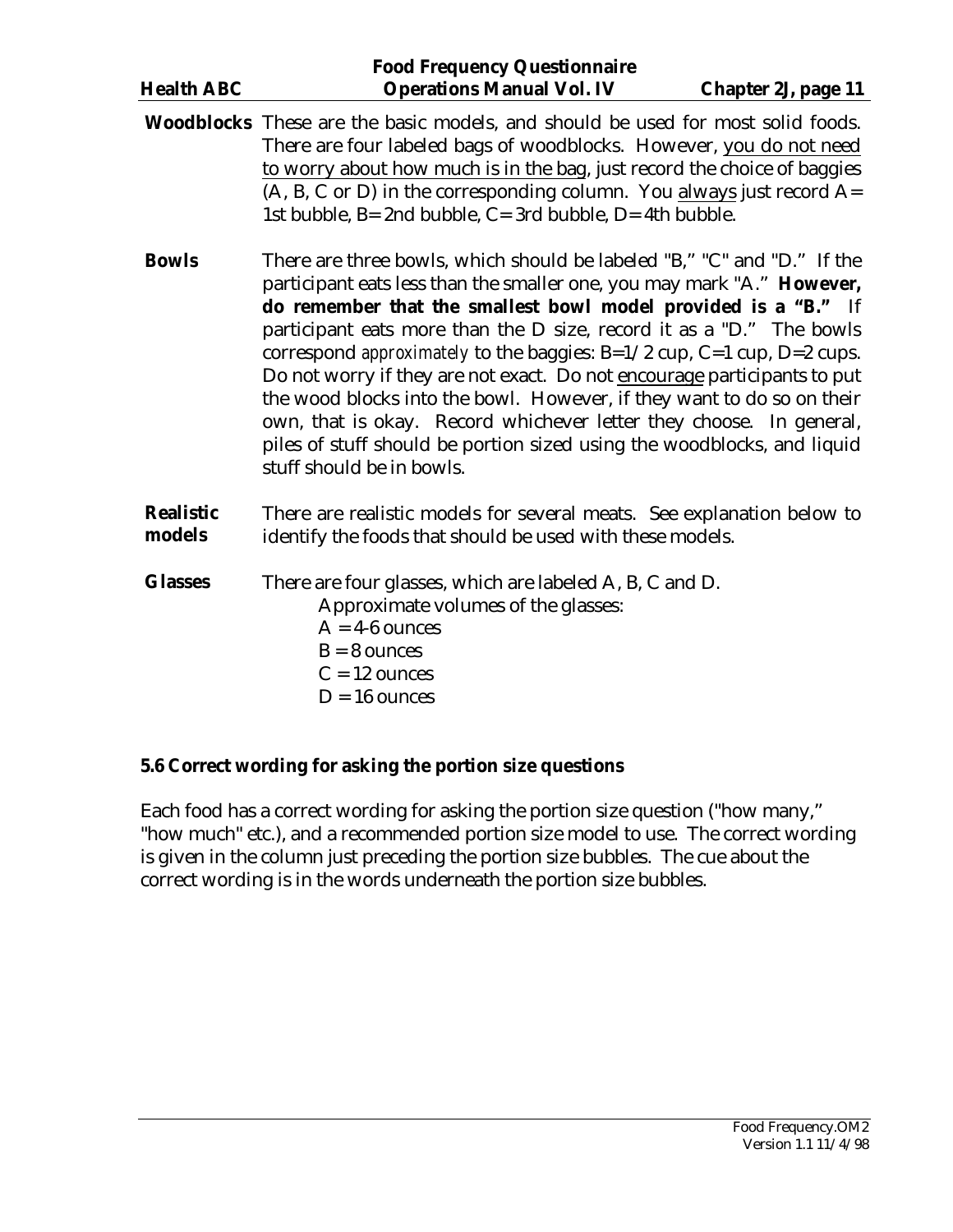SUMMARY OF HOW TO ASK PORTION SIZE

| What is under the<br>portion size bubbles: | How to ask the question:                                                                                                                  |
|--------------------------------------------|-------------------------------------------------------------------------------------------------------------------------------------------|
| <b>A</b> number                            | Ask "HOW MANY?" and get an answer in number of<br>items.                                                                                  |
| $A-B-C-D$                                  | Ask "HOW MUCH?" and get an answer as A-B-C-D<br>referring to woodblocks, models or bowls.                                                 |
| "Less-Same-More"                           | Ask "SMALLER, the SAME, or LARGER compared to<br>the realistic models?" Code 1st bubble for "smaller,"<br>2nd bubble for "the same," etc. |

**For Beverages (except soft**  Ask "WHICH GLASS?" get an answer as A-B-C-D. **drinks and beer):**

**"How many" questions** Ask "How many each time" or sometimes just "How many." Use the unit that is the name of the food (e.g., 'bananas') or that is shown in the "Portion Size" column (e.g.,'slices', 'teaspoons', 'bowls'). Code response according to participant's answer  $("1," "2," "3," etc.).$  For example, examine "Bananas": ask portion size in an open-ended way, as "How many, each time?" You then record the answer in the appropriate bubble, "1/2," "1," "2." If the number reported is larger than shown for any of the bubbles, use the fourth bubble.

Occasionally, "How many" is awkward; so for "Cantaloupe," it would be "Do you eat 1/8, 1/4 or 1/2 a cantaloupe each time?"

Acceptable phraseology:

"How many bananas, each time?"

"How many, each time?"

"How many, on the days you eat them?"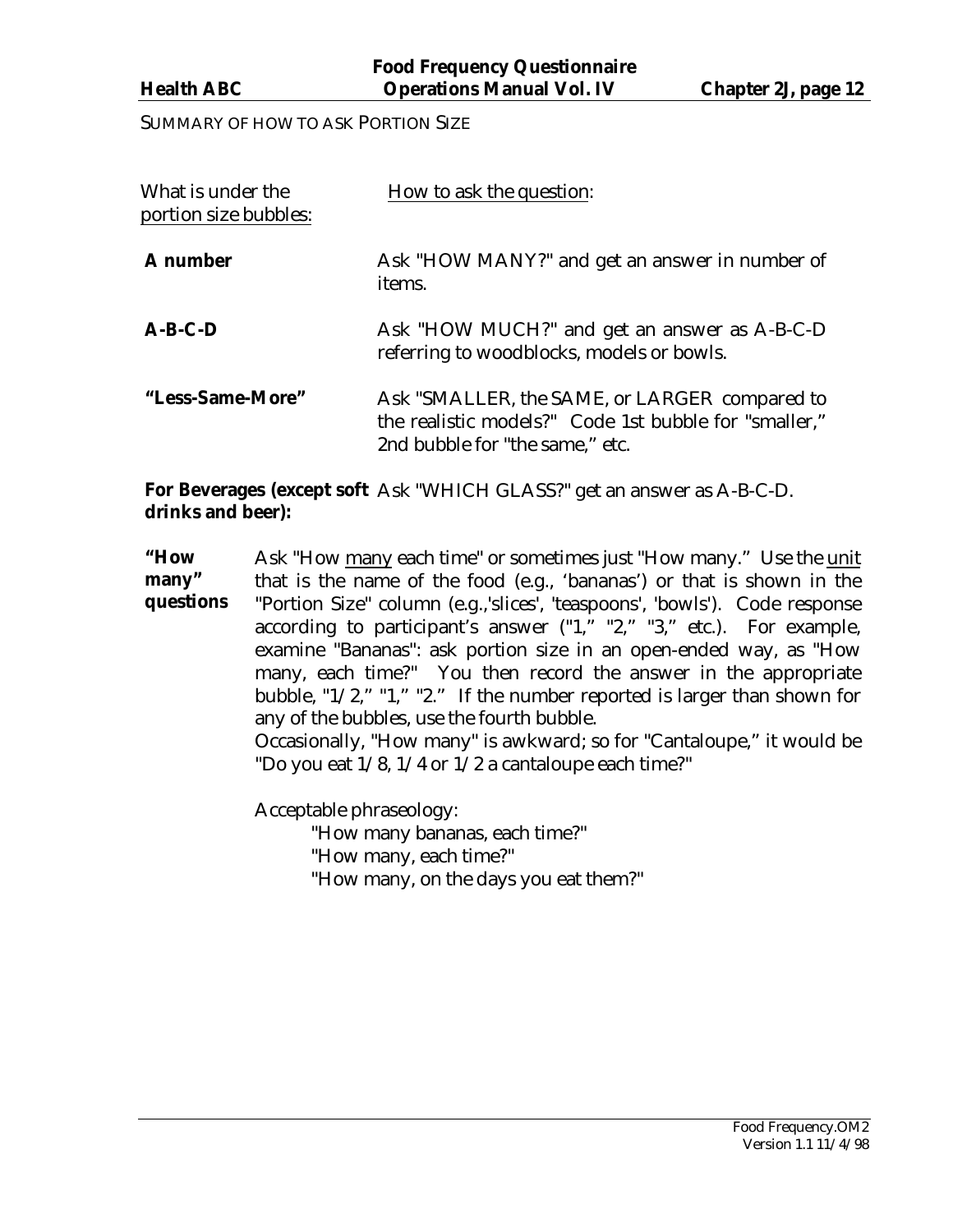| <b>Food Frequency Questionnaire</b>                                                                    |                                                                             |                     |  |  |
|--------------------------------------------------------------------------------------------------------|-----------------------------------------------------------------------------|---------------------|--|--|
| <b>Health ABC</b>                                                                                      | <b>Operations Manual Vol. IV</b>                                            | Chapter 2J, page 13 |  |  |
| "How                                                                                                   | Ask "How <b>much</b> each time, A, B, C or D?," or just "A, B, C or D?," or |                     |  |  |
| much"                                                                                                  | "Which model, A, B, C or D?" Code A-B-C-D as 1st bubble, 2nd bubble,        |                     |  |  |
| questions<br>3rd bubble, 4th bubble, without any kind of conversion, calculation or<br>interpretation. |                                                                             |                     |  |  |
|                                                                                                        | For example, examine "Applesauce, fruit cocktail, canned pears": In the     |                     |  |  |
|                                                                                                        | "How Much" section, you see "A,B,C,D." For these foods, indicate the        |                     |  |  |
|                                                                                                        | wood blocks, or the bowls, and ask the participant to choose the model      |                     |  |  |

Point to or indicate the **wood blocks** for most solid foods, and the **bowls** for things that are often/always eaten in bowls, such as stew. However, **the participant may use either the wood blocks or the bowls to give his/her answer**.

Some foods do not fit as piles, but as definite shapes. Examples are pies, and candy bars. For these, either the interviewer or the participant may push the piles of blocks into the appropriate shape, so that the participant can better judge which model best represents their serving.

Acceptable phraseology:

closest to their usual portion.

"How much each time? Model A, B, C or D?" "Which of these models is closest to your usual portion?" "Which model is closest to the amount you usually eat" Eventually, you could say simply "A, B, C or D?"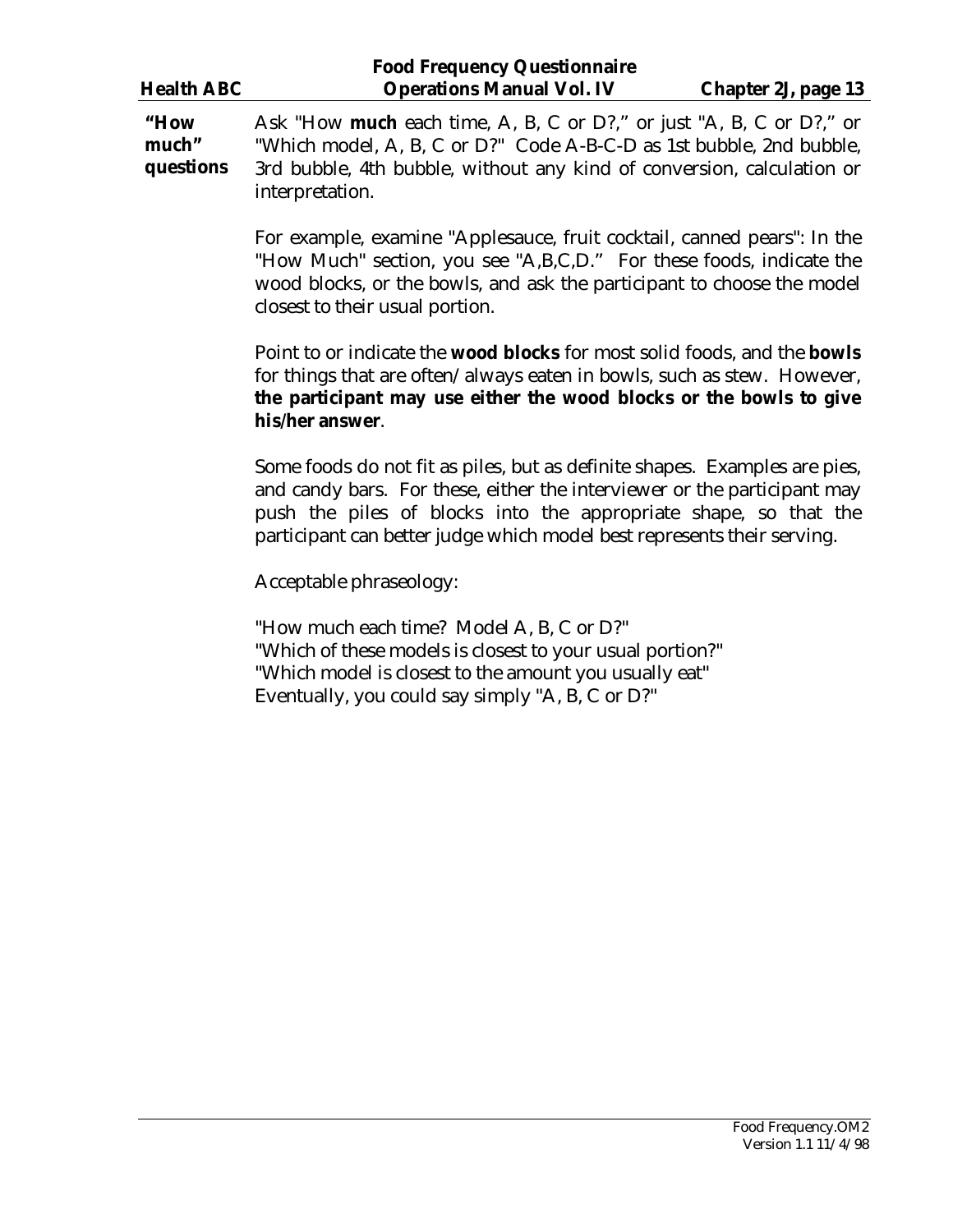| <b>Health ABC</b>                          | <b>Food Frequency Questionnaire</b><br><b>Operations Manual Vol. IV</b>                                                                                                                                                                                                                                                                | Chapter 2J, page 14 |
|--------------------------------------------|----------------------------------------------------------------------------------------------------------------------------------------------------------------------------------------------------------------------------------------------------------------------------------------------------------------------------------------|---------------------|
| "Which<br>realistic<br>model"<br>questions | <b>Use Realistic models for some of the meats.</b> Ask, "Is your portion<br>smaller, about the same, or larger?" Code the 1st bubble for "less than,"<br>the 2nd bubble for "same as," and the 3rd bubble for "larger." Code the<br>4th bubble if they emphasize that it is <b>much</b> larger than the model, twice<br>as large, etc. |                     |

For example, examine "Hamburgers, cheeseburgers, meat loaf, at home or in a restaurant" (page 5): Under the bubbles in the "How Much" section, you see "Less," "Same," "More," "Much more." For these foods, point to the realistic model and ask the participant whether their usual serving size is less, more or about the same.

Acceptable phraseology:

 "Did or do you usually eat this amount, or more or less?" "Is your usual serving about the same, or smaller, or larger?" "Is it usually this size, less, or more?"

The following table identifies the food items for which a realistic food model should be used, and also which particular model is *recommended*. Some realistic model should be used for each of these foods, however, which particular model to use is somewhat flexible. For example, while the beef model is recommend for the "pork" food item, a participant may instead use the fish model for the "pork" item if they feel that it better represents their usual portion size.

| <b>Food Item</b>            | Recommended realistic model |
|-----------------------------|-----------------------------|
| "Hamburgers, cheeseburgers" | <b>Burger</b>               |
| "Beef, including steaks"    | <b>Beef</b>                 |
| "Liver, including chicken"  | <b>Beef</b>                 |
| "Pork, including chops"     | <b>Beef</b>                 |
| "Fried chicken, at home"    | Chicken                     |
| "Chicken or turkey"         | Chicken                     |
| "Fried fish"                | Fish                        |
| "Other fish"                | Fish                        |
|                             |                             |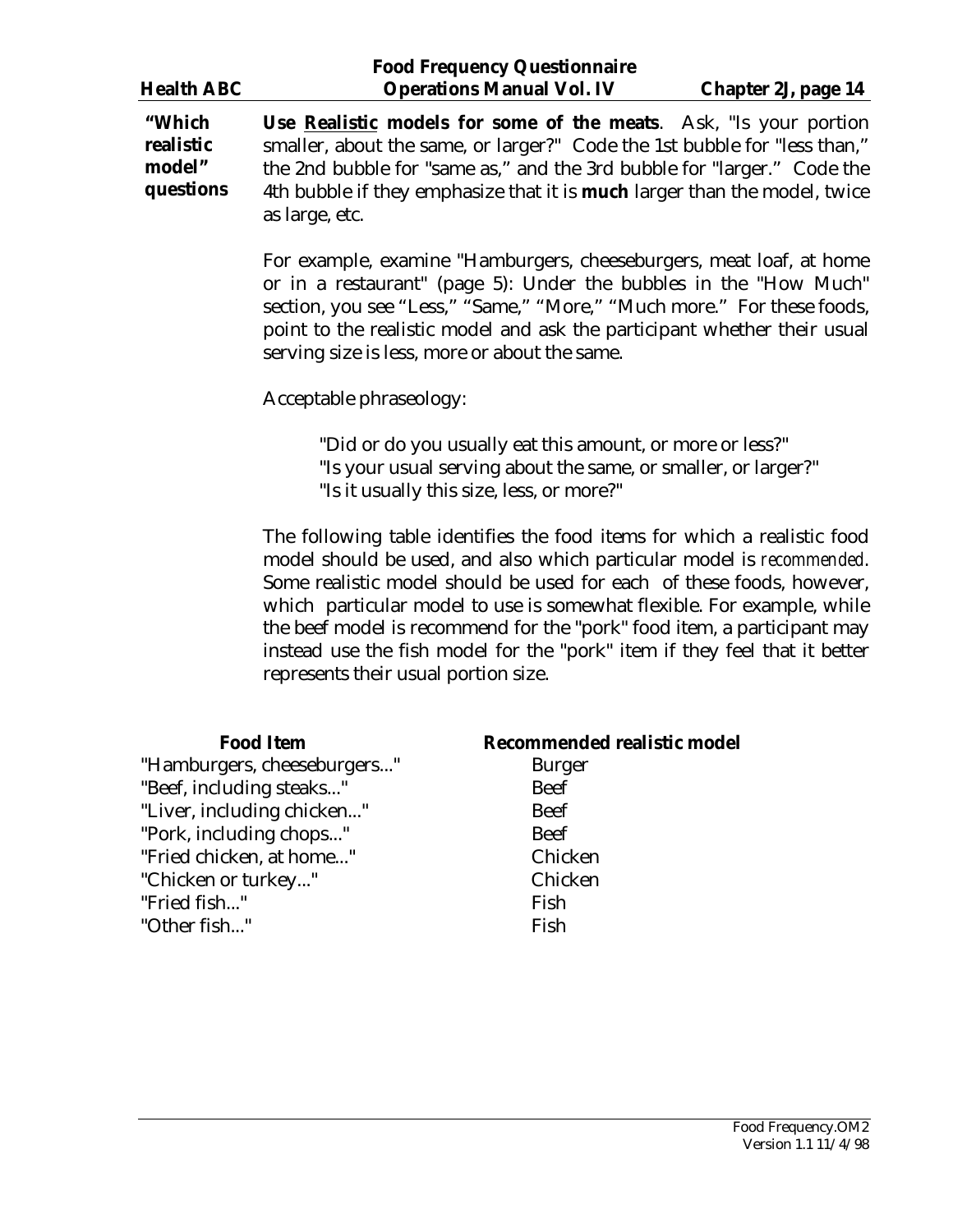<span id="page-14-0"></span>

| <b>Food Frequency Questionnaire</b> |                                                 |                                                                                                                                                                                            |                                                                |  |
|-------------------------------------|-------------------------------------------------|--------------------------------------------------------------------------------------------------------------------------------------------------------------------------------------------|----------------------------------------------------------------|--|
| <b>Health ABC</b>                   | <b>Operations Manual Vol. IV</b>                |                                                                                                                                                                                            | Chapter 2J, page 15                                            |  |
| <b>Beverages</b>                    |                                                 | Beverages: point to the glasses and ask "Which glass is about how much<br>you drink each time?" You would say this full question the first time,<br>but after that just say "Which glass?" |                                                                |  |
|                                     | 1st bubble, 2nd bubble, 3rd bubble, 4th bubble. |                                                                                                                                                                                            | Ask "Which glass" for the following foods, and code A-B-C-D as |  |
|                                     | Orange juice                                    | Hi-C, etc.                                                                                                                                                                                 |                                                                |  |
|                                     | Tomato juice Other fruit juices                 |                                                                                                                                                                                            |                                                                |  |
|                                     | Glasses of milk                                 | Wine                                                                                                                                                                                       |                                                                |  |
|                                     | Coffee                                          | Tea                                                                                                                                                                                        |                                                                |  |
|                                     |                                                 |                                                                                                                                                                                            |                                                                |  |

**Beer and soft drinks**: Do not ask "glasses." Instead, ask "What size can or bottle?" The sizes are indicated in the portion size section of the questionnaire. Regular coke & beer cans are 12 ounces, but they also come in larger sizes. Remember that "**How many** cans or bottles per day or per week?" has been asked in the frequency section. **Here in the portion size section, you are asking the size of the can/bottle referred to in the frequency section**.

### **6. Q by Q (question by question) -- Introduction**

| <b>Participant</b><br><b>ID Number</b>             | The Health ABC Enrollment ID $#$ must always be filled in. This is the<br>only way it will be possible to connect the nutrient estimates with the<br>right individual.                                                                                                                                                                                                                                                                            |
|----------------------------------------------------|---------------------------------------------------------------------------------------------------------------------------------------------------------------------------------------------------------------------------------------------------------------------------------------------------------------------------------------------------------------------------------------------------------------------------------------------------|
| <b>Interviewer</b><br><b>ID Number</b>             | Each interviewer will be assigned a staff ID# by the Clinic Coordinator<br>at their field center. Each staff ID $#$ assignment shall be permanent $-$<br>that is, if an examiner leaves the study, for example, that staff ID $#$ will<br>not be re-used, but the next number in the sequence assigned. At the<br>time of the diet interview, write the interviewer number in the<br>appropriate boxes on the interview, and fill in the bubbles. |
| <b>Introducing</b><br>the Main<br><b>Food List</b> | Read the introduction to the food list, on page 9 of the Year 2 Clinic<br>Visit Workbook. After the "please tell me how often  and so forth"<br>sentence, show them flashcard A, then add something like "You will be<br>looking at this card, and giving me your answers in these categories."                                                                                                                                                   |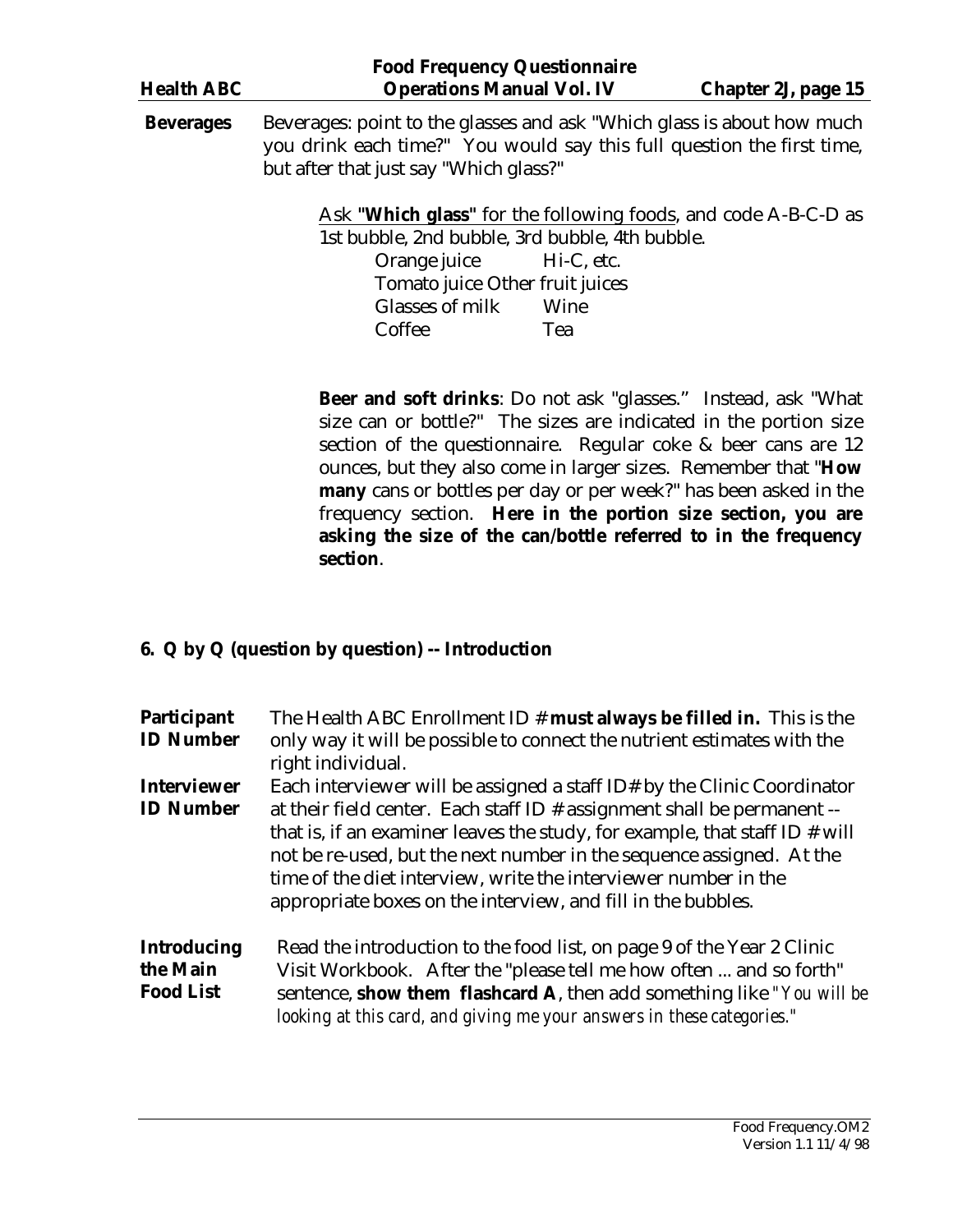#### **Food Frequency Questionnaire Health ABC Operations Manual Vol. IV Chapter 2J, page 16**

After the last sentence, "Sometimes I'll ask you ... small, medium or large," **point to the woodblock models** and other models, making sure the A, B, C & D are visible. You can bunch them up and flatten them down, to show the participant that they can also manipulate them if it helps them to decide which model best represents their usual size of a food. Explain that you will be asking them to choose the model that is about the size of their usual serving of each food. It could go like this: *"Sometimes I'll just ask you to tell me whether you usually eat a small, medium or large portion; you can just tell me whether it is model A, B, C or D,"* perhaps touching each model as you do so. If you refer to them as A, B, C or D, it will encourage the participant to refer to them that way, thus speeding up the process.

The **time frame** that it covers is "the past year or so." This is deliberately a little vague, because it is not expected that anyone could remember exactly what they ate during exactly the past year. The idea is just to get a usual pattern -- their current diet at this point in their life. Some people raise the objection, "Oh, I can't even remember what I ate yesterday; how could anyone answer what they ate in the past year?" If participants have this concern, it's important to make clear to them that the idea is not to remember, but to think about their usual pattern of frequency. For example, they don't have to remember how many times they had eggs in the past year. Instead, what they can tell you with reasonable accuracy is, "Oh, I have eggs about twice a week."

For some items, people may indicate that they have changed their habits in the past year. In that case, ask "Do you expect that this is a lasting change?" If the new habit appears to be lasting and stable, they should report on the new pattern rather than the former pattern.

In all the examples given below for foods, you should not probe for information about any of the clarifications discussed here. These are provided as clarification for you, the interviewer, so that you will be able to answer questions if the participant asks.

**Read the questions exactly as written. Do not re-word, or leave things out.** But you may respond to questions, using the information provided here.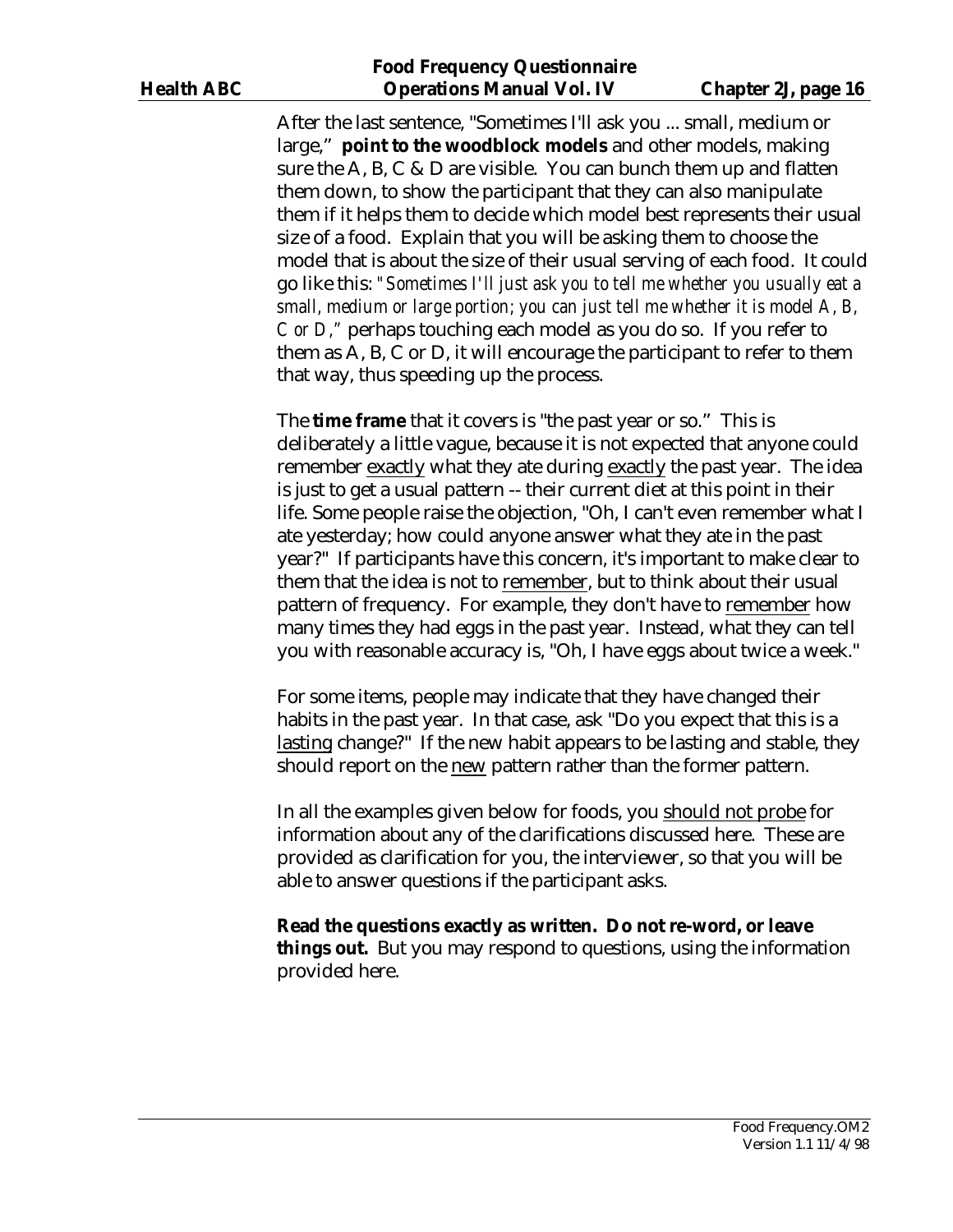## <span id="page-16-0"></span>**6.1 Q by Q -- Fruits**

In this section, the number of times per month or week refers to number of days per month or week. For example, the participant eats bananas on about two days a week. Then, the portion size section provides the location where the participant can tell you how many pieces of that fruit they eat, on the days they eat them.

Seasonality: Among the fruits, all but one of the items refer to food intake year round. If any of these "year-round" foods are eaten more in one season than another, ask participant for their best estimate of a year-round average. "Raw peaches..." are "in season." It is essential to read the "in season," and participant should report the frequency with which that fruit is eaten when it is in season (refer to section 5.3 above for a detailed discussion ) Do not probe for length of season.

Jams and jellies should not be counted as servings of fruit. Fruit in yogurt does not count as servings of fruit.

| <b>Bananas</b>                                    | All kinds, all sizes. The frequency section gets at "how often," not<br>how many bananas per week. Get number of days first; then in<br>portion size get "How many" each time. If they seem to be answering<br>bananas per week, clarify and first get 'how often', then under<br>portion size get 'how many each time'. Be careful, for this item and<br>all other items that come in units, that you do not double-count or<br>triple-count: that is, be careful that they don't say "2 a week," (which<br>you would record in the "2/wk" column), and then say '2' for how<br>many each time. That would calculate out as four bananas a week<br>instead of two. |
|---------------------------------------------------|---------------------------------------------------------------------------------------------------------------------------------------------------------------------------------------------------------------------------------------------------------------------------------------------------------------------------------------------------------------------------------------------------------------------------------------------------------------------------------------------------------------------------------------------------------------------------------------------------------------------------------------------------------------------|
| <b>Fresh apples</b><br>or pears                   | All kinds, all sizes; includes pears, or Asian pears. Discourage<br>participants from trying to do math, adding up separately their<br>apples and their pears. An intuitive average is fine.                                                                                                                                                                                                                                                                                                                                                                                                                                                                        |
| Oranges,<br>tangerines,<br>not including<br>juice | All kinds, all sizes; includes tangerines, tangelos, mandarin oranges.<br>(Orange juice is a later item.) If participant only uses oranges to<br>make juice, tell them to wait and count that as orange juice. And<br>then use the glasses for portion size. If they sometimes eat them as<br>oranges and sometimes as juice, just get frequency of 'as oranges' in<br>the fruit section, and then later get the 'as juice' in the juice section.                                                                                                                                                                                                                   |
| Grapefruit,<br>not including<br>juice             | All kinds, all sizes.                                                                                                                                                                                                                                                                                                                                                                                                                                                                                                                                                                                                                                               |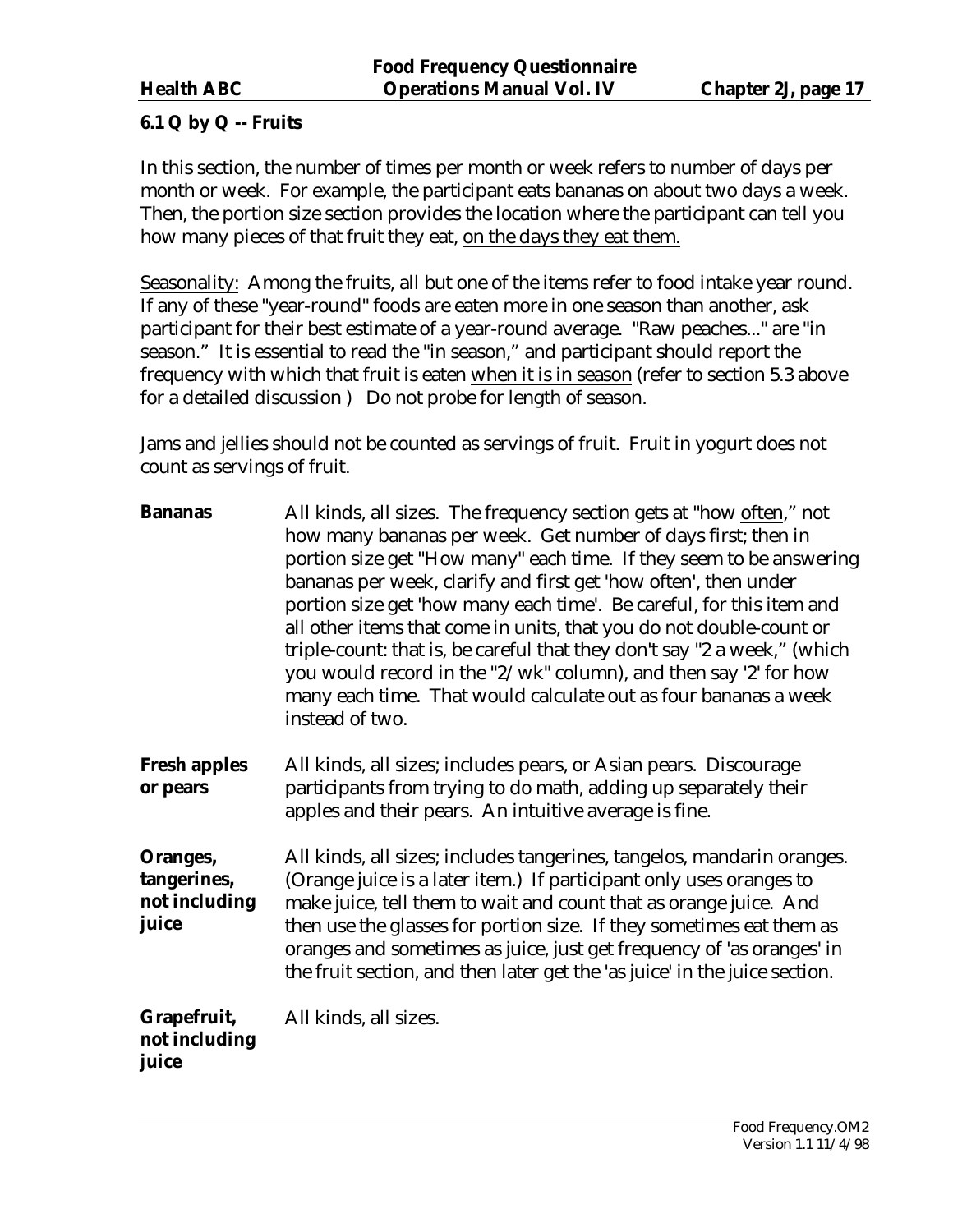<span id="page-17-0"></span>

| <b>Health ABC</b>                                        | <b>Food Frequency Questionnaire</b><br><b>Operations Manual Vol. IV</b><br>Chapter 2J, page 18                                                                          |  |
|----------------------------------------------------------|-------------------------------------------------------------------------------------------------------------------------------------------------------------------------|--|
| <b>Cantaloupe</b>                                        | The focus here is on cantaloupe. Other melons should be counted<br>only if they are deep orange like cantaloupe. Do not include<br>honeydew or other non-orange melons. |  |
| Raw peaches,<br>apricots,<br>nectarines, in<br>season    | Any type. Report frequency only for the few months when they are<br>"in season."                                                                                        |  |
| Applesauce,<br>fruit cocktail,<br>canned pears           | Frequency is average year-round frequency of consumption. Do not<br>include canned peaches, apricots, plums, etc.                                                       |  |
| Canned,<br>frozen or<br>stewed<br>peaches or<br>apricots | Any type including dried. Frequency is average year-round<br>frequency of consumption.                                                                                  |  |
| Any other<br>fruit                                       | Any fruit, canned or fresh. Year-round frequency.                                                                                                                       |  |

# **6.2 Q by Q -- Breakfast items, dairy**

| Eggs,<br>including<br>biscuit<br>sandwiches<br>and Egg<br><b>McMuffins</b> | Include real eggs when eaten as eggs, including scrambled, boiled,<br>fried, or on sandwiches. Also, include deviled, or egg salad or quiche<br>(which is mainly egg). Do not count eggs used in cooking, such as in<br>cakes, custards, etc. Do not count Egg Beaters, egg substitutes, or if<br>only egg whites are eaten. The main point is the cholesterol, so if they<br>scramble, for example, one egg yolk and two egg whites, just count<br>the number of yolks. See caution under "Bananas" above, about care in<br>recording the answers to the "How often" and "How many" questions. |
|----------------------------------------------------------------------------|-------------------------------------------------------------------------------------------------------------------------------------------------------------------------------------------------------------------------------------------------------------------------------------------------------------------------------------------------------------------------------------------------------------------------------------------------------------------------------------------------------------------------------------------------------------------------------------------------|
| <b>Bacon</b>                                                               | Includes when eaten at any time, including BLT sandwiches, not just<br>with breakfast.                                                                                                                                                                                                                                                                                                                                                                                                                                                                                                          |
| <b>Breakfast</b><br>sausage,<br>including<br>sausage<br><b>biscuits</b>    | This includes breakfast-type items, but not sandwich-type cold-cuts,<br>not main-meal items like Italian or Polish sausage, and not hot-dog<br>type sausages like German hot dogs. Turkey sausage may be<br>included here. Sausage made from soy beans is not considered to be<br>sausage.                                                                                                                                                                                                                                                                                                      |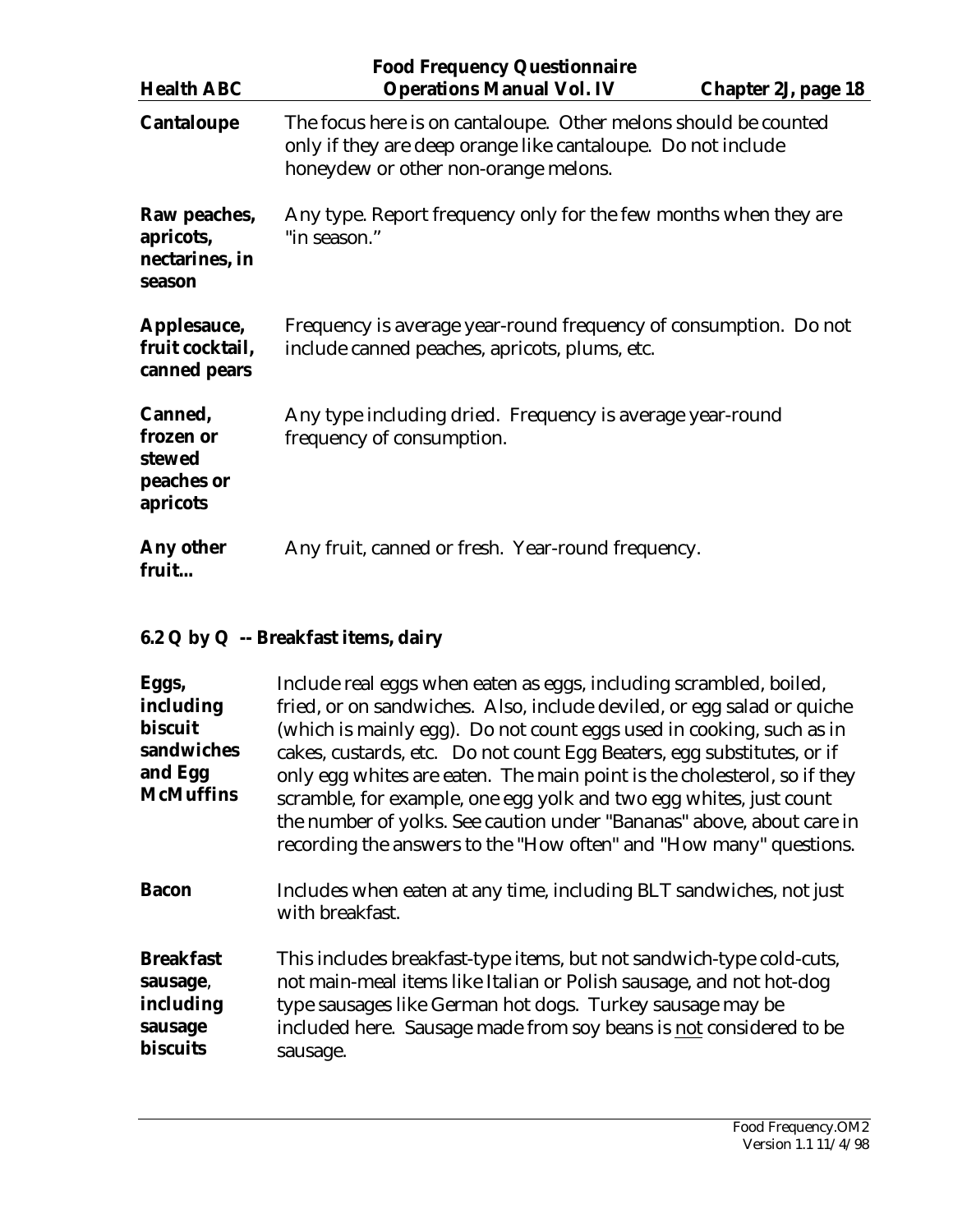|                                                                         | <b>Food Frequency Questionnaire</b>                                                                                                                                                                                                                                                                                                                                                                                                                                                                                                                                                                                                                                                                                |  |
|-------------------------------------------------------------------------|--------------------------------------------------------------------------------------------------------------------------------------------------------------------------------------------------------------------------------------------------------------------------------------------------------------------------------------------------------------------------------------------------------------------------------------------------------------------------------------------------------------------------------------------------------------------------------------------------------------------------------------------------------------------------------------------------------------------|--|
| <b>Health ABC</b>                                                       | <b>Operations Manual Vol. IV</b><br><b>Chapter 2J, page 19</b>                                                                                                                                                                                                                                                                                                                                                                                                                                                                                                                                                                                                                                                     |  |
| Pancakes,<br>waffles,<br><b>French toast</b>                            | With or without butter or syrup. Syrup will be added automatically.                                                                                                                                                                                                                                                                                                                                                                                                                                                                                                                                                                                                                                                |  |
| <b>Cooked</b><br>cereals like<br>oatmeal,<br>cream of<br>wheat or grits | This refers to all cooked cereals, including cream of wheat, cream of<br>rice, and less common types like kasha, as well as those mentioned.                                                                                                                                                                                                                                                                                                                                                                                                                                                                                                                                                                       |  |
| Any kind of<br>cold cereal                                              | This is a general question about all kinds of cold cereals. After asking<br>the question and receiving an answer, explain to the participant that<br>the next three questions ask about specific types of cereals. It is not<br>necessary to make the sum of the three types of specific cereals add up<br>to this first general question. However, if they are substantially<br>different, the interviewer should remind the participant of the first<br>answer, and attempt to elicit a conclusion about each of the three<br>kinds of cold cereals that does not substantially double-count the<br>total. In the calculations, the three individual cereals will be used,<br>rather than this general question. |  |
| <b>Fiber or bran</b><br>cereals                                         | This item may include any higher-fiber cereals, including the very-<br>high-fiber cereals like All-Bran and the moderately high-fiber cereals<br>like "Fruit-n-Fiber." Any cereal with the words "bran" or "fiber" in<br>their titles may be included here. Note that the cereals should be<br>counted even if they are eaten as a snack rather than a breakfast<br>cereal, and regardless of whether they are eaten with milk.                                                                                                                                                                                                                                                                                    |  |
| Product 19,<br><b>Just Right or</b><br><b>Total</b>                     | This item includes only these three cereals. These cereals contain<br>100% of the RDA (Recommended Dietary Allowance) for several<br>nutrients.                                                                                                                                                                                                                                                                                                                                                                                                                                                                                                                                                                    |  |
| <b>Other cold</b><br>cereals                                            | This item refers to all other cold cereals, like corn flakes, rice krispies,<br>Special K, or Frosted Flakes, etc.                                                                                                                                                                                                                                                                                                                                                                                                                                                                                                                                                                                                 |  |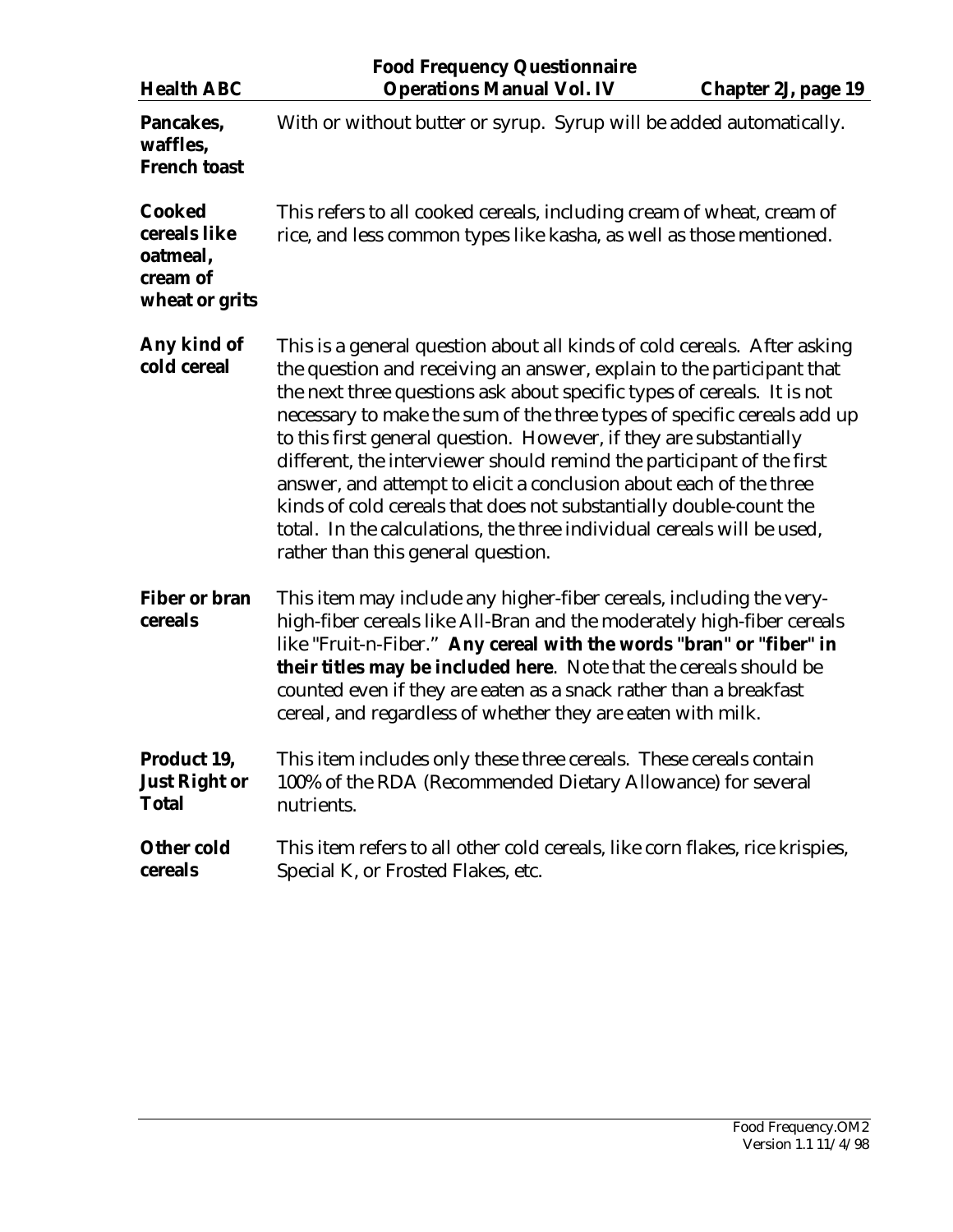<span id="page-19-0"></span>

| <b>Health ABC</b>        | <b>Food Frequency Questionnaire</b><br><b>Operations Manual Vol. IV</b><br><b>Chapter 2J, page 20</b>                                                                                                                                                                                                                                                                                                                                                                                              |
|--------------------------|----------------------------------------------------------------------------------------------------------------------------------------------------------------------------------------------------------------------------------------------------------------------------------------------------------------------------------------------------------------------------------------------------------------------------------------------------------------------------------------------------|
| <b>Milk on</b><br>cereal | Ask about milk on cereal only if cereal is eaten. Ask the question just<br>like any other, "how often do you use," if the participant eats cereal;<br>do not just assume that the frequency will be the same as the<br>frequency of cereal. (Some people eat cereal plain, as a snack.)                                                                                                                                                                                                            |
|                          | <b>Frequency:</b> For most people, this will be the number of days per week<br>or month that they eat any kind of cereal with milk. Some<br>participants may say "every time." Do not code this as 'every day'.<br>Rather, look back at their cereal frequency and remind them of how<br>often they said they eat cereal; then ask them, "So, about how often do<br>you use milk on cereal, per week?"                                                                                             |
|                          | Portion size: For this item, you do not mark any portion size.                                                                                                                                                                                                                                                                                                                                                                                                                                     |
| <b>Cottage</b><br>cheese | Include all varieties, regular or low-fat, farmer cheese or ricotta.                                                                                                                                                                                                                                                                                                                                                                                                                               |
| <b>Other</b><br>cheeses  | Include all types, regular or low-fat, hard cheese or soft cheese,<br>natural or processed, including cream cheese. This refers specifically<br>to cheese eaten as cheese. It should not include cheese eaten in<br>lasagna, pizza, etc. Those foods will come later. For the nutrient<br>calculations, a regular or low-fat item on the database will be selected<br>for the calculations, depending on the participant's answer to the<br>following question on use of regular or low-fat items. |
| When you eat<br>cheese,  | "Cheese" here refers specifically to cheese by itself, not as part of<br>pizza, lasagna, etc. The program will use the answer to this question<br>to choose the fat content of the cheese whose frequency was reported<br>above.                                                                                                                                                                                                                                                                   |
| Yogurt,<br>frozen yogurt | Include all varieties, with or without fruit, regular or low-fat,<br>sweetened or artificially sweetened. Do not code the fruit in yogurt<br>separately as fruit.                                                                                                                                                                                                                                                                                                                                  |
| When you eat<br>yogurt   | The program will use the answer to this question to choose the fat<br>content of the yogurt whose frequency was reported above.                                                                                                                                                                                                                                                                                                                                                                    |

# **6.3 Q by Q -- Vegetables**

When starting the vegetable page, be sure to read the introductory sentence at the top, so that they know to include frozen, canned, etc. All vegetables consumed, whether fresh, frozen, canned or in stir-fry, should be included here if the amount equals at least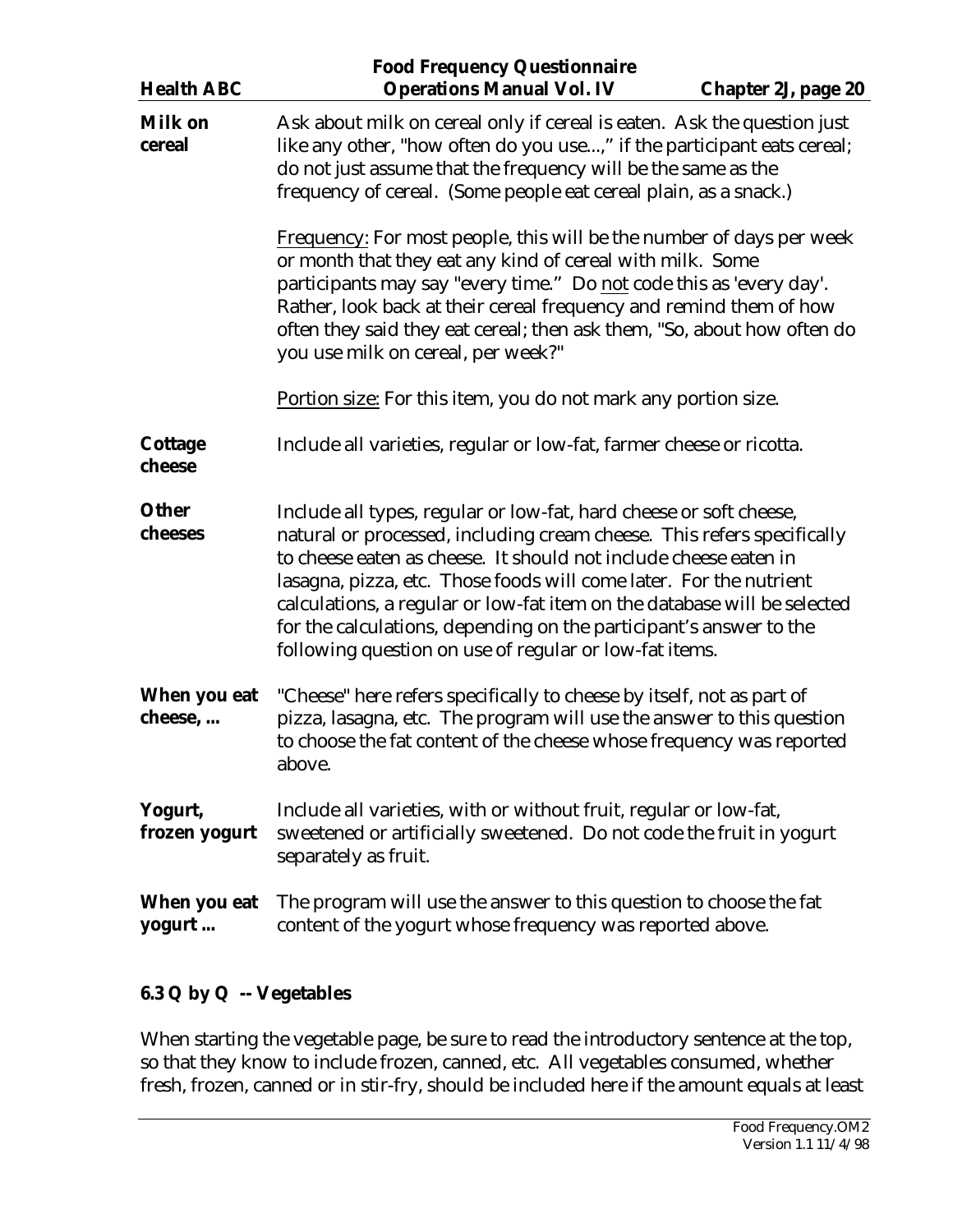|                   | <b>Food Frequency Questionnaire</b> |                     |
|-------------------|-------------------------------------|---------------------|
| <b>Health ABC</b> | <b>Operations Manual Vol. IV</b>    | Chapter 2J, page 21 |

the small size wood block model. Vegetable soups and vegetable or vegetable-beef stew are separate items, and the vegetables from those items should not be reported separately under the particular vegetable. Small "incidental" amounts that may be included in salads or mixed dishes should not be reported separately under the particular vegetable, unless the amount is equal to at least a half cup. All vegetables must be answered in terms of the baggies (or occasionally bowls); do not let them answer in ounces.

| <b>French fries</b><br>and fried<br>potatoes | Include home or restaurant fries, and "home fries."                                                                                                                                                                                                                                                                                        |  |
|----------------------------------------------|--------------------------------------------------------------------------------------------------------------------------------------------------------------------------------------------------------------------------------------------------------------------------------------------------------------------------------------------|--|
| <b>White</b><br>potatoes not<br>fried        | Include all forms of potatoes except fried. Do not include potatoes<br>eaten in soups or stews, as those are captured elsewhere.                                                                                                                                                                                                           |  |
| <b>Sweet</b><br>potatoes,<br>yams            | All types.                                                                                                                                                                                                                                                                                                                                 |  |
| Rice, or<br>dishes                           | This includes not only rice eaten by itself, but also as fried rice, Rice-a-<br>roni, beans-n-rice, rice pudding, etc.                                                                                                                                                                                                                     |  |
| <b>Stuffing or</b><br>dressing               | Bread or rice stuffing, or stovetop stuffing                                                                                                                                                                                                                                                                                               |  |
| <b>Baked beans,</b><br>chili with<br>beans   | This includes all dried-type beans, regardless of whether they're<br>mentioned here or not, such as navy beans, red beans, etc. Bean, lentil<br>or split pea soups may be counted here.                                                                                                                                                    |  |
| Corn                                         | Fresh, frozen or canned. As with year-round fruits, ask the<br>participant to estimate a year-round average, if eaten more in season.<br>Remember that people may eat corn on the cob when it is in season,<br>but eat canned or frozen corn during the rest of the year. One ear of<br>corn equals approximately a "B" or medium serving. |  |
| <b>Green beans</b><br>or green peas          | Green beans refers to canned, frozen, fresh, or in salad bars. Green<br>peas refers to canned, frozen, fresh, or in salad bars, but not to dried-<br>type peas like black-eye peas, split peas.                                                                                                                                            |  |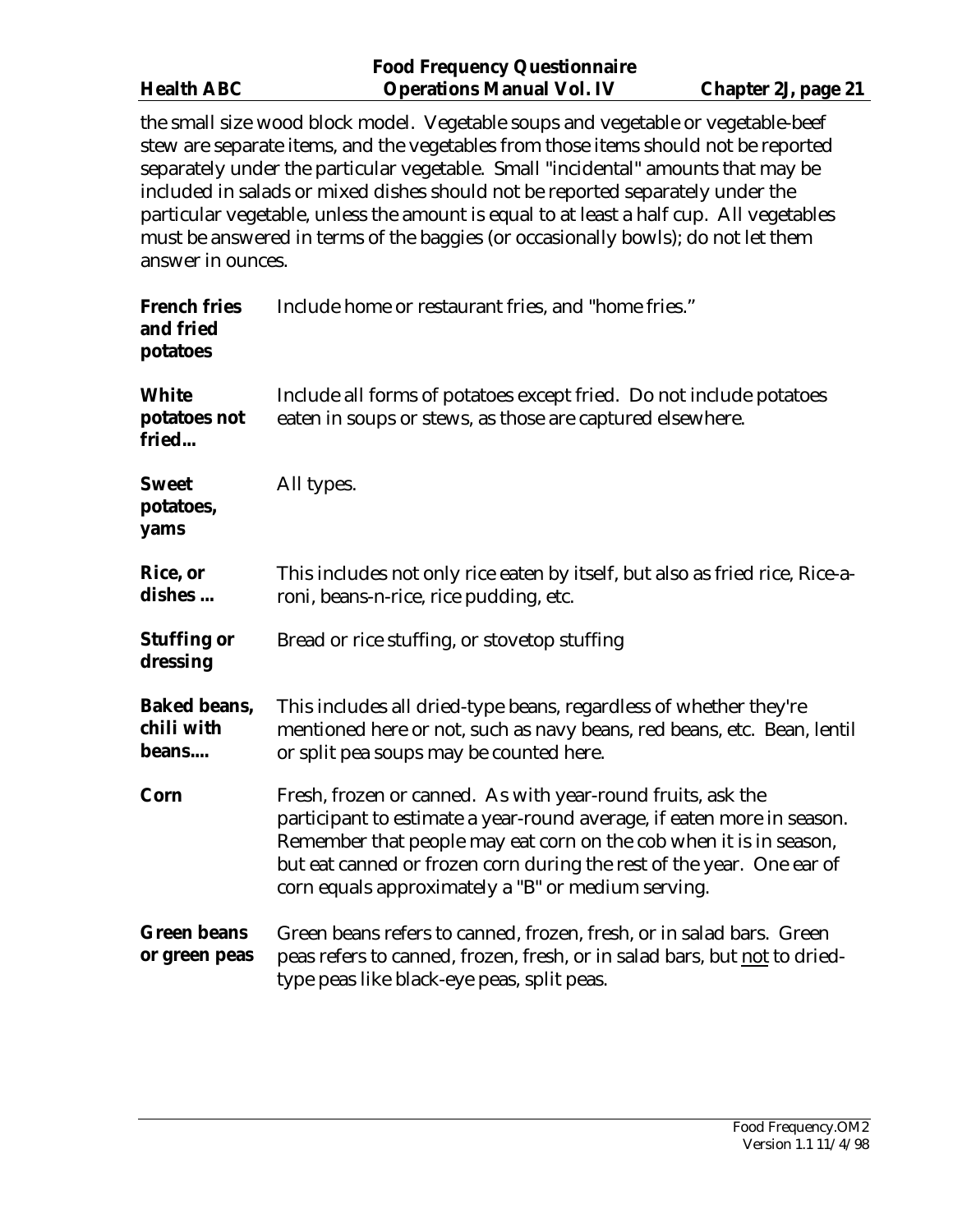| <b>Health ABC</b>                                           | <b>Food Frequency Questionnaire</b><br><b>Operations Manual Vol. IV</b>                                                                                                                                                                                                                                                                                                          | <b>Chapter 2J, page 22</b> |
|-------------------------------------------------------------|----------------------------------------------------------------------------------------------------------------------------------------------------------------------------------------------------------------------------------------------------------------------------------------------------------------------------------------------------------------------------------|----------------------------|
| <b>Broccoli</b>                                             | Includes cooked or raw. Includes items from salads only if the<br>amount comes to at least the size of a half cup, and then only the<br>frequency that this vegetable itself is actually eaten, not just the<br>frequency that salad may be eaten.                                                                                                                               |                            |
| Carrots, or<br>mixed<br>vegetables<br>containing<br>carrots | Includes cooked or raw. Include items from salads only if the amount<br>comes to at least the size of a half cup, and then only the frequency<br>that this vegetable itself is actually eaten, not just the frequency that<br>salad may be eaten. Also includes carrots eaten in mixed dishes like<br>beef stew. Carrots eaten in vegetable soup are captured elsewhere.         |                            |
| Spinach                                                     | Includes cooked or raw. Spinach salad should be recorded here, not<br>under salad.                                                                                                                                                                                                                                                                                               |                            |
| Collards,<br>mustard<br>greens,<br>turnip greens            | This refers specifically to the dark-green, strong-flavored greens. Beet<br>greens, for example, may be counted here. However, lighter-green<br>leafy vegetables such as celery tops should not be counted here.                                                                                                                                                                 |                            |
| Cole slaw,<br>cabbage                                       | Includes raw or cooked cabbage, including Chinese cabbage, and cole<br>slaw whether homemade or from a restaurant.                                                                                                                                                                                                                                                               |                            |
| <b>Green salad</b><br>Raw                                   | Includes all kinds of green salad that include some lettuce, whether<br>mostly of iceberg lettuce or of other types of lettuce, and regardless of<br>whether other vegetables are sometimes eaten in it. Spinach salad<br>should be recorded under "spinach," and should not be double-<br>counted here.<br>Includes tomatoes eaten in alone or in salad Does not include tomato |                            |
| tomatoes                                                    | sauces, which are captured under 'spaghetti', etc. Does not include<br>the tomatoes in tomato or vegetable soups, which are captured under<br>that item.                                                                                                                                                                                                                         |                            |
| <b>Salad</b><br>dressing                                    | All types, creamy or not, including oil & vinegar. Program will assign<br>a regular or low-fat type depending on participant's answer to the<br>"How often low-fat" question that follows.                                                                                                                                                                                       |                            |
| When you<br>use salad<br>dressing                           | The program will use the answer to this question to choose the fat<br>content of the salad dressing whose frequency was reported above.                                                                                                                                                                                                                                          |                            |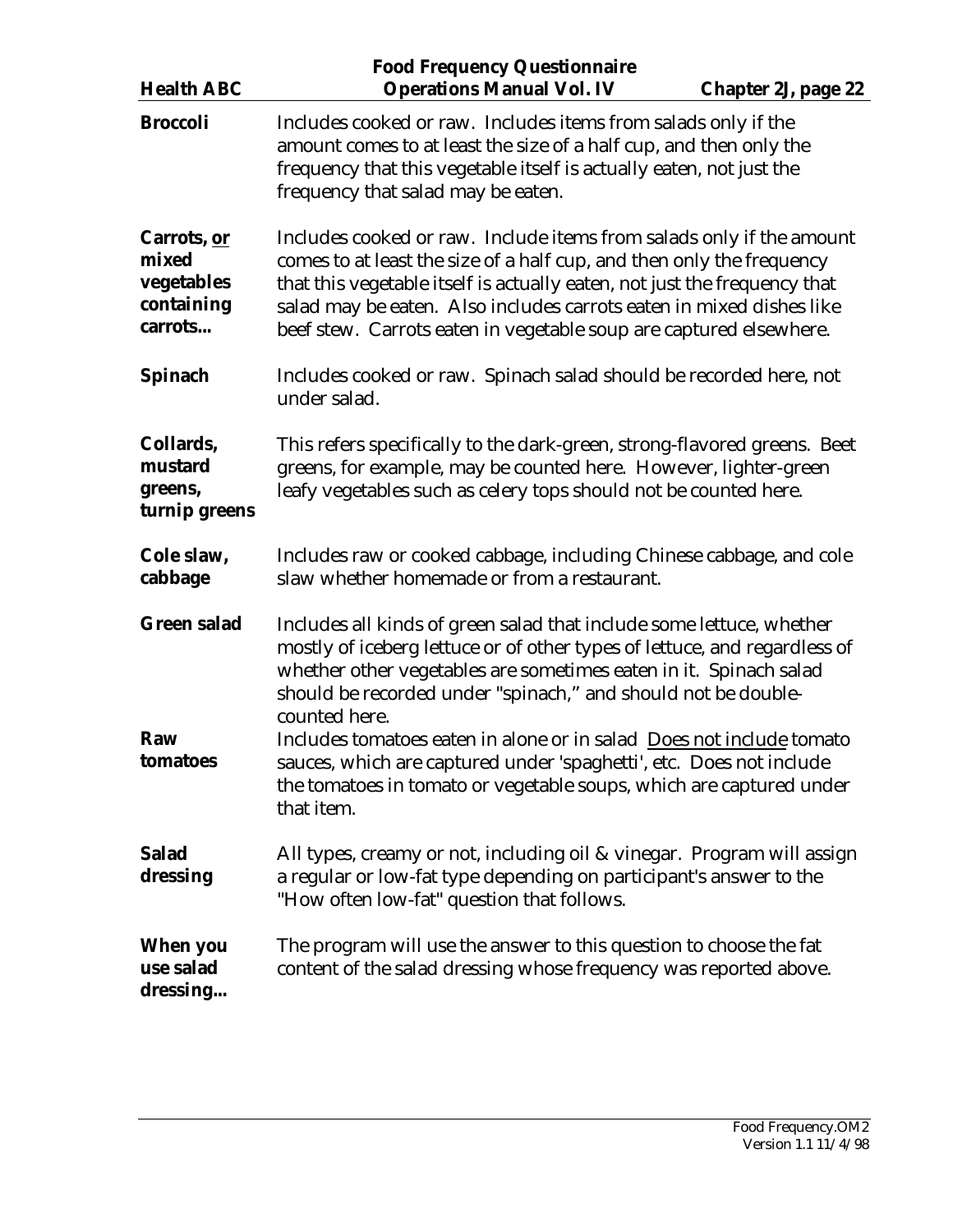<span id="page-22-0"></span>

| <b>Health ABC</b>                          | <b>Food Frequency Questionnaire</b><br><b>Operations Manual Vol. IV</b><br>Chapter 2J, page 23                                                                                                                                                                                                                                                              |  |
|--------------------------------------------|-------------------------------------------------------------------------------------------------------------------------------------------------------------------------------------------------------------------------------------------------------------------------------------------------------------------------------------------------------------|--|
| Any other<br>vegetable                     | Includes any vegetable not already mentioned. This would include<br>cooked vegetables and occasionally raw vegetables, such as green<br>peppers and onions that are eaten alone, i.e., not as part of a green<br>salad.                                                                                                                                     |  |
| <b>Vegetable</b><br>soups                  | Any type of vegetable soup that has a lot of carrots, or has a tomato<br>base.                                                                                                                                                                                                                                                                              |  |
| Other soups                                | This is the catch-all for all other forms of soup, whether creamed or<br>not, including "instant" soups.                                                                                                                                                                                                                                                    |  |
|                                            | 6.4 Q by Q -- Meats and main dishes                                                                                                                                                                                                                                                                                                                         |  |
| Hamburgers,<br>cheeseburgers,<br>meat loaf | All sizes, at home or in a restaurant. Does not include the ground<br>beef used in spaghetti, lasagna or pizza. Only hamburgers, etc. made<br>with beef are to be included here. Turkey burger should not be<br>coded here, but should be included under "chicken or turkey, roasted<br>or broiled." For portion size, use the "hamburger" realistic model. |  |
| <b>Beef including</b><br>steaks,           | Do not include beef eaten as ground beef. For portion size, use the<br>"sliced beef" realistic model.                                                                                                                                                                                                                                                       |  |
| Liver                                      | All forms. For portion size, use the "sliced beef" realistic model.                                                                                                                                                                                                                                                                                         |  |
| Pork                                       | Do not include pork-based lunch meats. For portion size, use the<br>"sliced beef" realistic model.                                                                                                                                                                                                                                                          |  |
| When you eat<br>beef                       | The program will use the answer to this question to choose the fat<br>content of the meats whose frequency was reported above.                                                                                                                                                                                                                              |  |
| <b>Mixed dishes</b><br>with meat           | Include any mixed dish with beef, pork, veal or lamb. Do not<br>double-count beef stew reported earlier for the "carrots" item. Mixed<br>dishes with chicken is a later item. Note that portion size here is<br>obtained as A, B, C, D, bowls or blocks, not realistic model.                                                                               |  |
| <b>Fried</b><br>chicken                    | All parts of a chicken are included (wings, thighs, breast, etc.)<br>provided they are fried. Include McNuggets, etc. For portion size,<br>use the "chicken" realistic model.                                                                                                                                                                               |  |
| <b>Chicken or</b><br>turkey                | Include turkey burgers here, but not chicken/turkey eaten as part of<br>a mixed dish. For portion size, use the "chicken" realistic model.                                                                                                                                                                                                                  |  |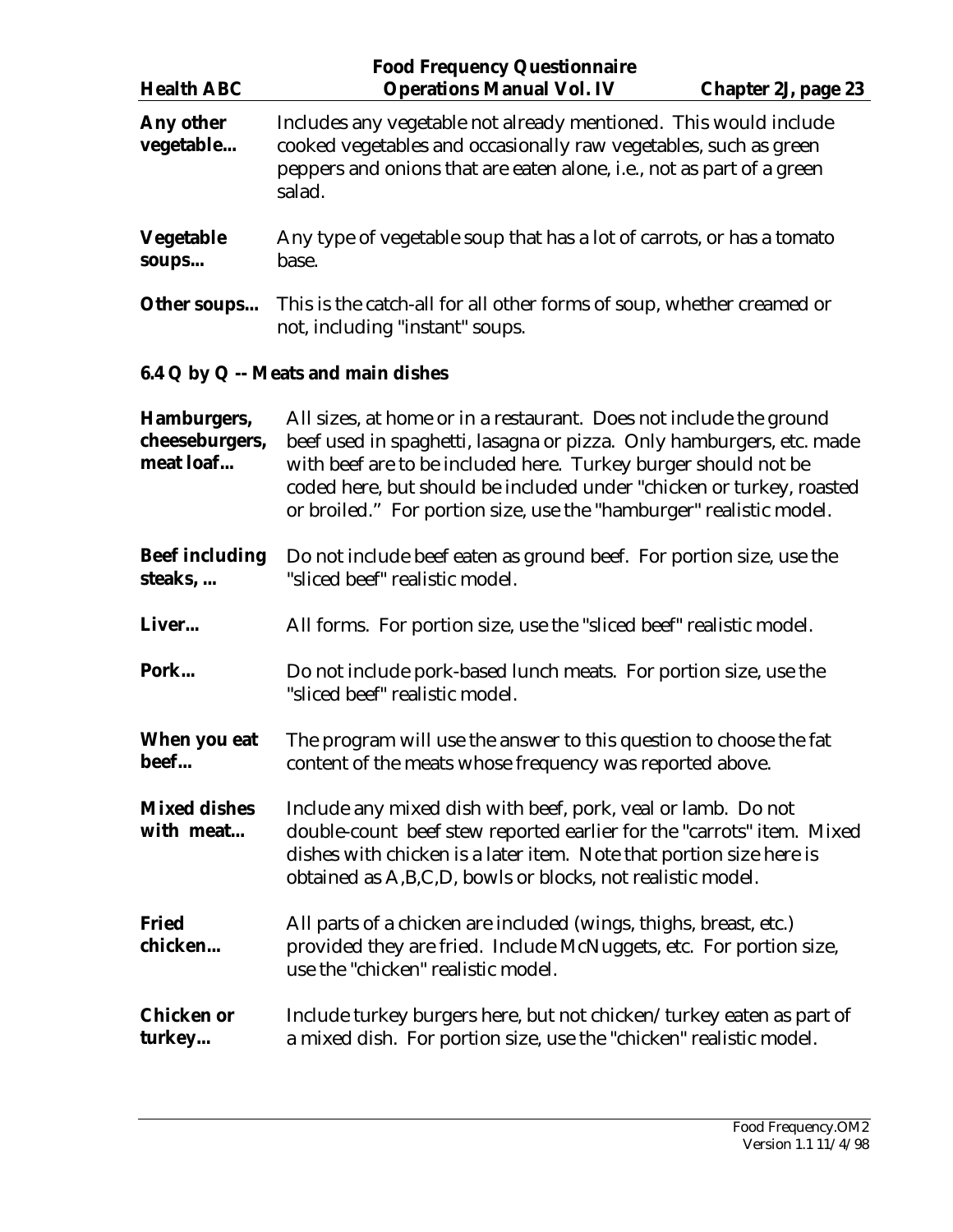| <b>Health ABC</b>                               | <b>Food Frequency Questionnaire</b><br><b>Operations Manual Vol. IV</b>                                                                                                                                                                                                                                                                                                                                                                                                                                                                                                     | Chapter 2J, page 24 |
|-------------------------------------------------|-----------------------------------------------------------------------------------------------------------------------------------------------------------------------------------------------------------------------------------------------------------------------------------------------------------------------------------------------------------------------------------------------------------------------------------------------------------------------------------------------------------------------------------------------------------------------------|---------------------|
| When you eat<br>chicken                         | The program will use the answer to this question to choose the fat<br>content of the chicken whose frequency was reported above.                                                                                                                                                                                                                                                                                                                                                                                                                                            |                     |
| <b>Chicken</b><br>stew                          | Includes any mixed dish with chicken. For portion size, use A,B,C,D,<br>bowls or blocks.                                                                                                                                                                                                                                                                                                                                                                                                                                                                                    |                     |
| Shellfish                                       | All forms, including clams, mussels, squid, oysters. For portion size,<br>use $A, B, C, D$ .                                                                                                                                                                                                                                                                                                                                                                                                                                                                                |                     |
| Tuna                                            | All forms of tuna, light meat or dark, in oil or in water, straight or in<br>a casserole. Portion size, however, refers to the amount of tuna, and<br>should not include any noodles, etc., eaten with it. Portion size uses<br>A,B,C,D.                                                                                                                                                                                                                                                                                                                                    |                     |
| Fried fish                                      | Home-fried or restaurant, fast food. All types of fish. For portion<br>size, use the "halibut" realistic model.                                                                                                                                                                                                                                                                                                                                                                                                                                                             |                     |
| Other fish                                      | All other fish, after excluding fried, tuna or shellfish. For portion<br>size, use the "halibut" realistic model.                                                                                                                                                                                                                                                                                                                                                                                                                                                           |                     |
| <b>Hot dogs</b>                                 | All forms, including chicken/turkey.                                                                                                                                                                                                                                                                                                                                                                                                                                                                                                                                        |                     |
| Bologna                                         | Lunch meats, all types. Ham refers to slices as for sandwiches; ham<br>eaten as a roast or as the entree for a main meal should be reported<br>under "pork." Do not include small amounts eaten on pizza, etc.                                                                                                                                                                                                                                                                                                                                                              |                     |
| When you eat                                    | The program will use the answer to this question to choose the fat<br>content of the lunch meats whose frequency was reported above.                                                                                                                                                                                                                                                                                                                                                                                                                                        |                     |
| Spaghetti<br>with tomato<br>sauce               | This item should include only those pasta dishes that are eaten with<br>tomato sauce. It can include mixed pasta items such as raviolis. The<br>defining characteristic is the tomato sauce.                                                                                                                                                                                                                                                                                                                                                                                |                     |
| <b>Cheese dishes</b><br>without<br>tomato sauce | This item should not include any pasta dishes that are eaten with<br>tomato sauce. Therefore, you must be careful to correctly say<br>"without tomato sauce," not "with." This includes only dishes that<br>commonly have a fair amount of cheese, such as macaroni and<br>cheese, certain Mexican dishes that have a lot of cheese, Welsh<br>rarebit, etc. Incidental sprinkle cheese often used on spaghetti does<br>not make it count as a cheese dish. Cheese sandwiches should be<br>counted in the earlier 'cheese' item, where number of slices can be<br>indicated. |                     |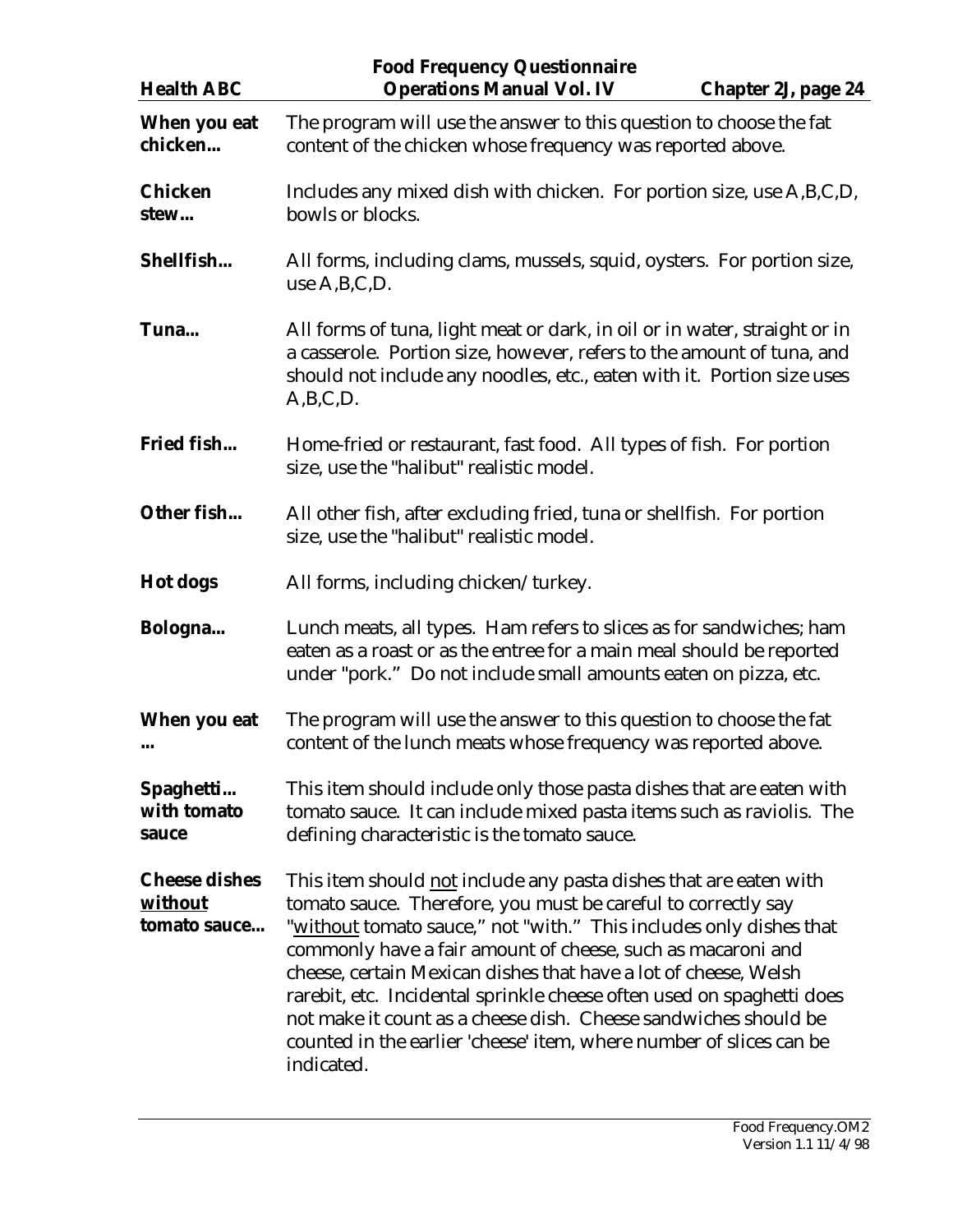<span id="page-24-0"></span>Pizza... All forms, all sizes, all toppings.

#### **6.5 Q by Q -- Breads, snacks, etc.**

Point out the different frequency category flash card to the participant. For foods on this page, a response of "every day" always needs to be probed to determine whether the food is eaten once a day or more often. Then, it is important to phrase the serving size question as "How many each time." For example, if the participant answers that they eat bread twice a day, the portion size should refer to how many slices they eat on each of those times. Suppose they eat bread "twice a day," and have two slices each time; you would record "2+ per day" as their frequency, and "2" as their portion size. (If they are more comfortable telling you they eat four slices per day, it is okay to record "every day" and then "4." But it is important to be careful that you do not accidentally record "2+ per day" for frequency and "4" for portion, as that would give them eight slices per day rather than four.)

If the participant eats bread "twice per day," but has a different portion size each time, they may have difficulty coding their consumption correctly. The easiest way to handle may be for you to convert their frequency of consumption to "every day," and then code the portion size as the total number of pieces consumed each day. For example, if the participant eats two slices of bread for lunch and one slice of bread for dinner, you may code this as "Every day," and "3 slices."

| <b>Biscuits,</b><br>muffins                             | Biscuits include homemade or from fast food places such as Kentucky<br>Fried Chicken, McDonalds. Muffins include kinds such as bran<br>muffins, blueberry muffins, etc., but do not include English muffins,<br>which should be included under 'Rolls,', below.<br>All types, all sizes. Note that these items come as two halves.<br>Therefore, if they only eat $1/2$ a bagel, etc., the portion size should be<br>marked as "1/2." Only a whole bagel, English muffin, hamburger<br>bun, etc., should be marked as "1." |  |
|---------------------------------------------------------|----------------------------------------------------------------------------------------------------------------------------------------------------------------------------------------------------------------------------------------------------------------------------------------------------------------------------------------------------------------------------------------------------------------------------------------------------------------------------------------------------------------------------|--|
| Rolls,<br><b>Hamburger</b><br>buns, English<br>muffins, |                                                                                                                                                                                                                                                                                                                                                                                                                                                                                                                            |  |
| White bread                                             | White, French, Italian, etc., all forms. In reporting portion size, the<br>response is in "slices."                                                                                                                                                                                                                                                                                                                                                                                                                        |  |
| <b>Whole</b><br>wheat                                   | Includes whole wheat, rye, pumpernickel, or other dark breads.                                                                                                                                                                                                                                                                                                                                                                                                                                                             |  |
| Cornbread                                               | Includes cornbread, corn muffins, corn tortillas, hush puppies.                                                                                                                                                                                                                                                                                                                                                                                                                                                            |  |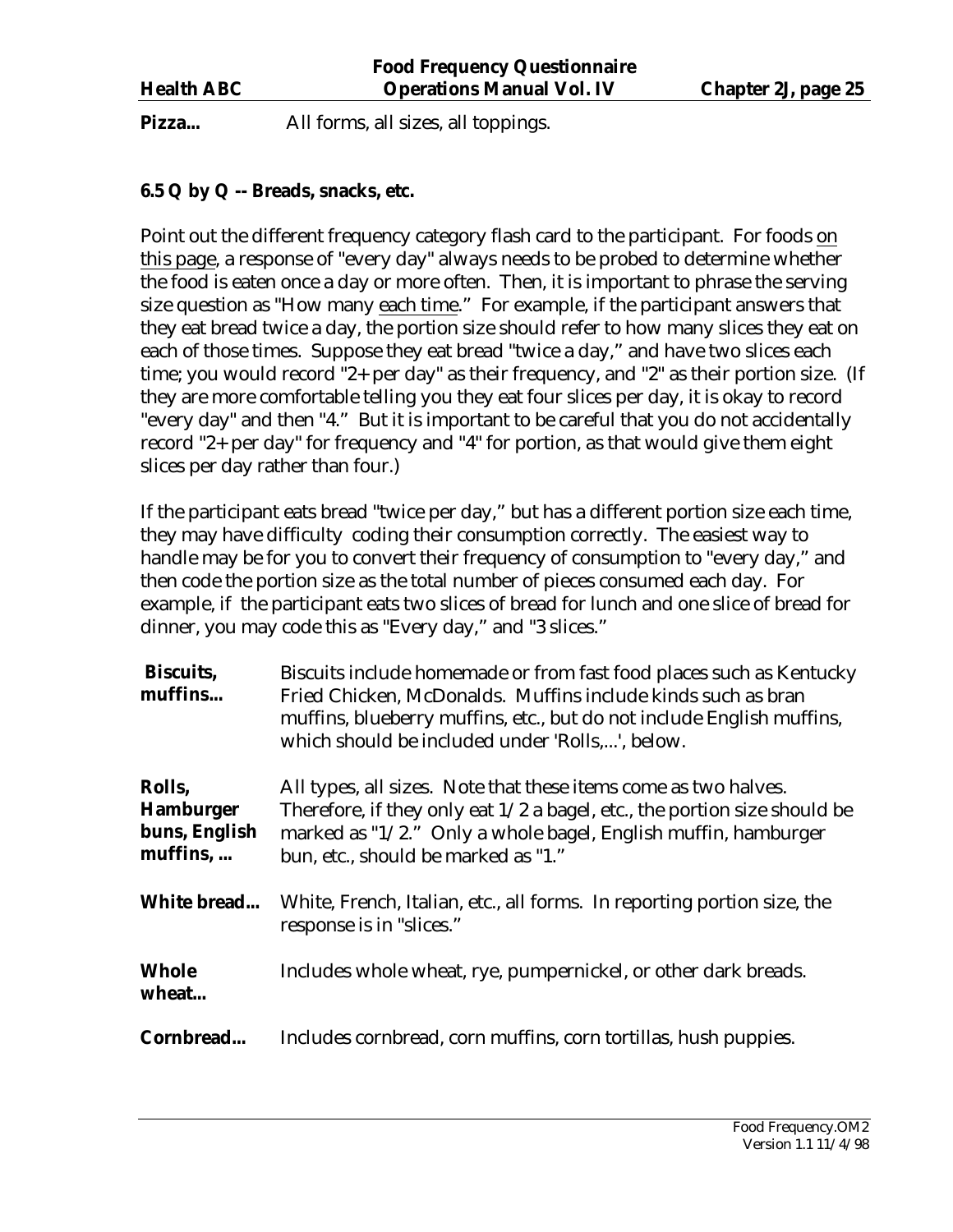| <b>Health ABC</b>                   | <b>Food Frequency Questionnaire</b><br><b>Operations Manual Vol. IV</b><br><b>Chapter 2J, page 26</b>                                                                                                                                                                                                                                                     |  |
|-------------------------------------|-----------------------------------------------------------------------------------------------------------------------------------------------------------------------------------------------------------------------------------------------------------------------------------------------------------------------------------------------------------|--|
| <b>Butter or</b><br>margarine       | All forms, on bread or added to vegetables at the table. A "pat" is<br>about one teaspoonful.                                                                                                                                                                                                                                                             |  |
| Mayonnaise                          | Include all mayonnaise-type spreads.                                                                                                                                                                                                                                                                                                                      |  |
| <b>Peanut butter</b>                | Other nut butters may also be included in this item.                                                                                                                                                                                                                                                                                                      |  |
| <b>Ketchup or</b><br>salsa          | All kinds of tomato-based condiments.                                                                                                                                                                                                                                                                                                                     |  |
| Gravy                               | Include meat gravies or packaged varieties.                                                                                                                                                                                                                                                                                                               |  |
| <b>Snacks, like</b><br>potato chips | These should be reported here even if participant reports eating only<br>low-salt or low-fat varieties. Exclude items here only if participant<br>eats only air-popped popcorn.                                                                                                                                                                           |  |
| Peanuts,<br>pecans                  | Any nuts, including walnuts, etc., or seeds such as sunflower.                                                                                                                                                                                                                                                                                            |  |
| <b>Crackers</b>                     | Saltines, or any other crackers                                                                                                                                                                                                                                                                                                                           |  |
| Doughnuts,<br>Danish pastry         | This is intended to capture full-fat types of doughnuts and pastries. If<br>they eat a low-fat kind of pastry such as Entenmann's coffee cake, they<br>should report it in the next item.                                                                                                                                                                 |  |
| <b>Cakes, sweet</b><br>rolls        | All kinds of cakes or coffee cakes, home-made or packaged, including<br>snack cakes.                                                                                                                                                                                                                                                                      |  |
| When you eat<br>cake                | The program will use the answer to this question to choose the fat<br>content of the cakes/pastries whose frequency was reported above. If<br>participant usually eats low-fat cakes (such as Entenmann's) but eats<br>regular-fat varieties of other foods in the item above, this question<br>should be answered based on the food they eat most often. |  |
| <b>Cookies</b>                      | All kinds, all sizes. Since cookies can vary widely in size, the portion<br>size is best recorded in terms of the wood blocks. They may push<br>them into shapes to help them estimate.                                                                                                                                                                   |  |
| When you eat<br>cookies             | The program will use the answer to this question to choose the fat<br>content of the cookies whose frequency was reported above.                                                                                                                                                                                                                          |  |
| Ice cream                           | All forms including ice cream bars, fast-food milkshakes, etc.                                                                                                                                                                                                                                                                                            |  |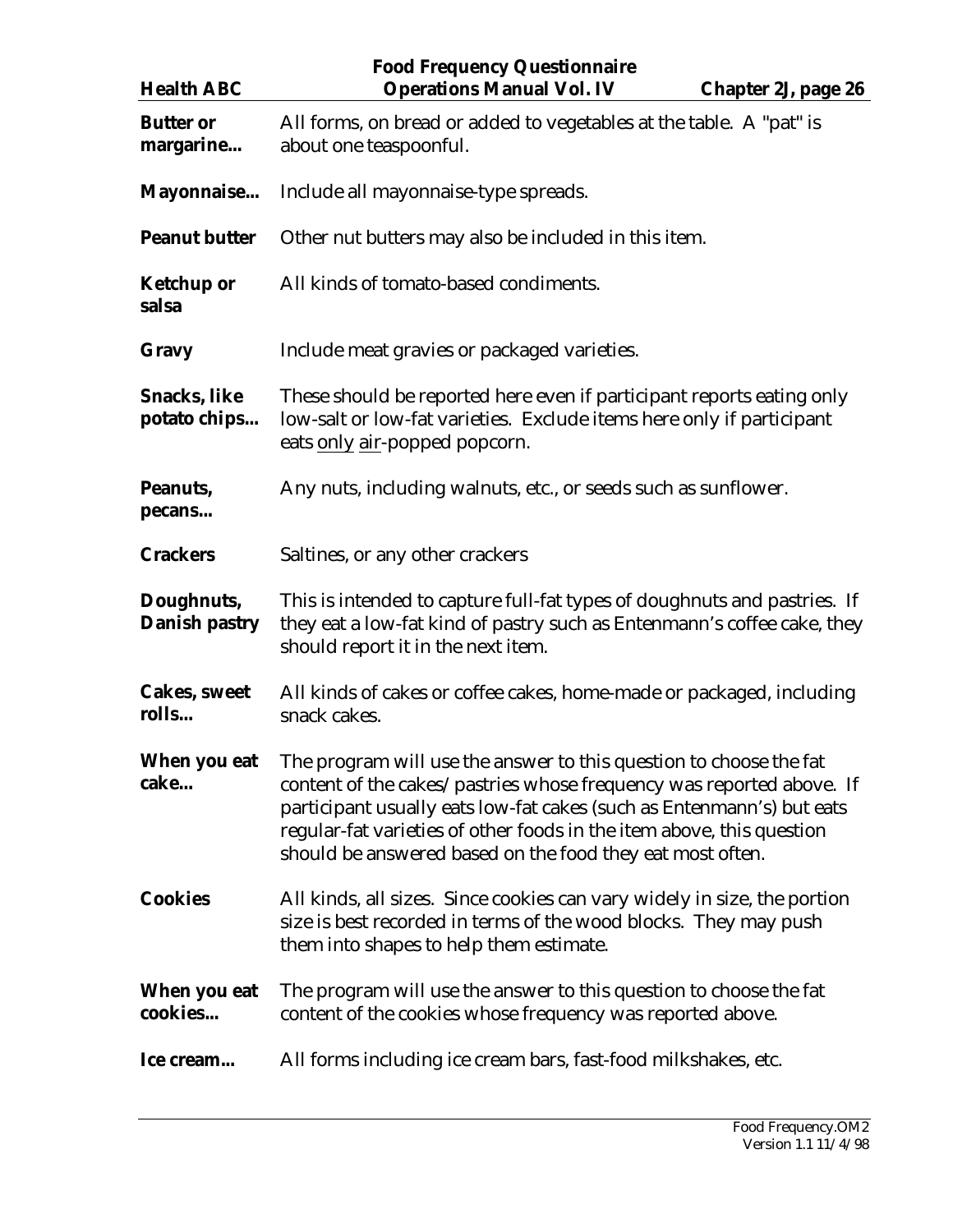<span id="page-26-0"></span>

| <b>Health ABC</b>                               | <b>Food Frequency Questionnaire</b><br><b>Operations Manual Vol. IV</b><br><b>Chapter 2J, page 27</b>                                                                                                                                |  |
|-------------------------------------------------|--------------------------------------------------------------------------------------------------------------------------------------------------------------------------------------------------------------------------------------|--|
| When you eat<br>ice cream                       | The program will use the answer to this question to choose the fat<br>content of the ice cream whose frequency was reported above. Again,<br>this question should be answered based on the type of ice cream they<br>eat most often. |  |
| Pumpkin<br>pie                                  | Include pies or puddings made with pumpkin or sweet potato.<br>However, do not double-count the frequency of sweet potato reported<br>in an earlier item.                                                                            |  |
| Any other<br>pies                               | All forms, fruit-filled or not. Include fast-food pies.                                                                                                                                                                              |  |
| <b>Pudding</b>                                  | All kinds, including canned, ready-to-eat, and those prepared from<br>dry mix.                                                                                                                                                       |  |
| <b>Chocolate</b><br>candy, candy<br><b>bars</b> | Only chocolate-covered or chocolate-based candy and candy bars<br>should be included here. The point is the chocolate, not just any<br>candy.                                                                                        |  |

## **6.6 Q by Q -- Beverages and Summary questions**

On the beverages page, do read the introductory question, "How many glasses of the following beverages do you drink per day or per week?" **We want them to be sure that we are not asking about days per week, but glasses per day or week.** 

Point out the different frequency category flash card to the participant, and that here we are asking about number of glasses per day, and the answer categories go up to 4 and 5+ glasses per day.

**Important notice:** On this beverage page, the items are to be reported in numbers of glasses or cups per day, not in days per week. That is, here we're not asking days per week, but number of glasses or cans per week. So if you ask 'beer', and the participant says '2-3 days a week', remind them that on this page we're asking about how many glasses or cans they drink per day or per week. They might drink beer three days a week, but have two cans each time. If they're not answering it right, we might give them only three cans a week, when in fact they drink six cans a week. This page is a little different from the other pages, like "Fruits," in that respect; here in the Beverage section the number per day is captured in the frequency section. Only the size of the glass or cup is captured in the portion size section. So we could miss some of the intake unless this is clarified. Thus, an answer to "Orange juice...?" that simply said "Every day" would be insufficient. You should probe for how many glasses per day, and record the answer as part of the "How often" section.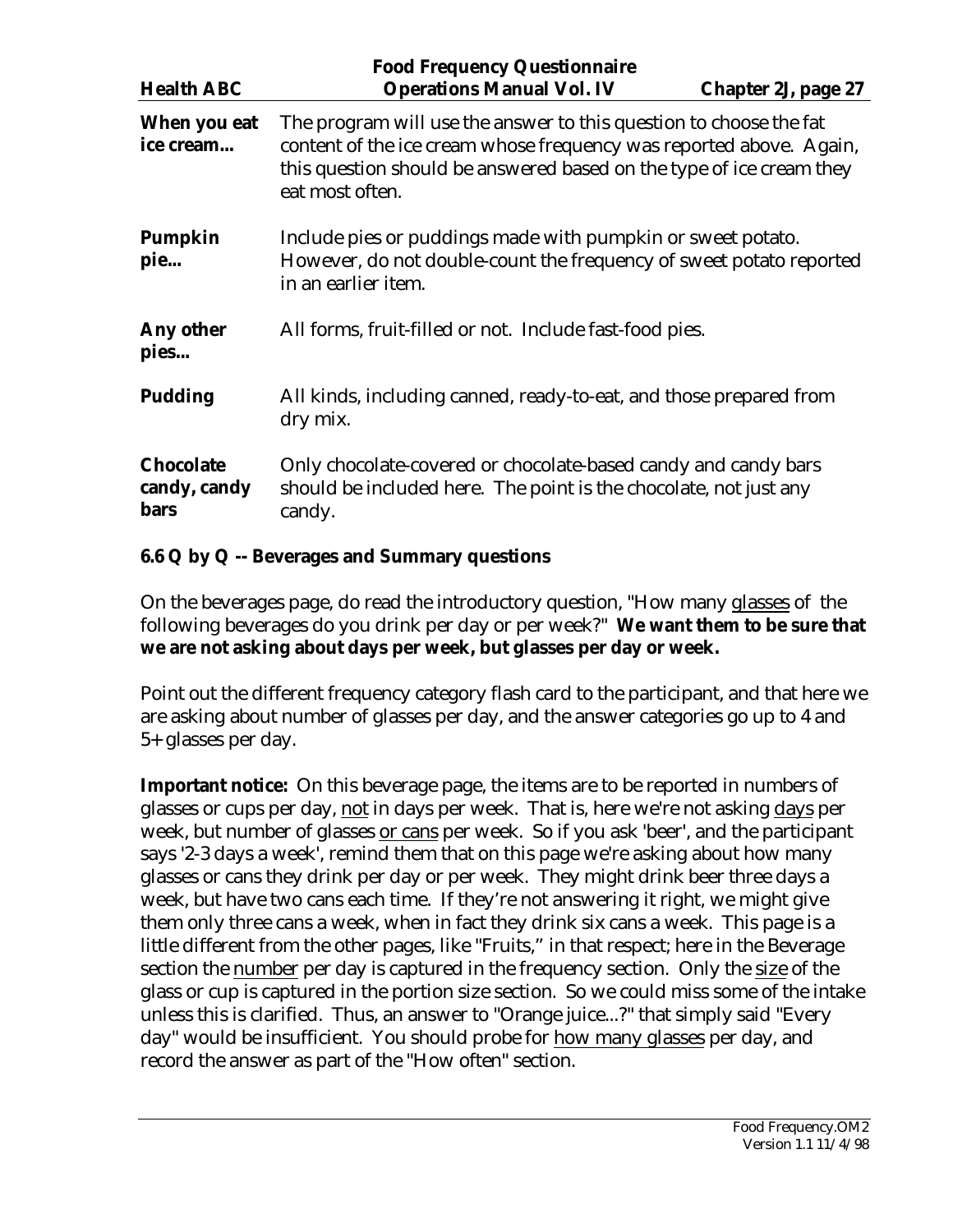| <b>Health ABC</b>                      | <b>Food Frequency Questionnaire</b><br><b>Operations Manual Vol. IV</b>                                                                                                                                                                                                                                                                                 | <b>Chapter 2J, page 28</b> |
|----------------------------------------|---------------------------------------------------------------------------------------------------------------------------------------------------------------------------------------------------------------------------------------------------------------------------------------------------------------------------------------------------------|----------------------------|
|                                        | Certain responses in the frequency section are blanked out, because we judge them to<br>be extremely improbable and would yield substantial overestimates of some nutrients.<br>Remember that these answers are being applied to 365 days a year. Thus, we think it is<br>very unlikely that anyone has orange juice four times a day, 365 days a year. |                            |
| Orange juice<br>or grapefruit<br>juice | Canned, frozen or fresh. Do not include fruit drinks, or any drink that is<br>not 100% orange or grapefruit juice. (Sunny Delight is not 100% juice.)                                                                                                                                                                                                   |                            |
| When you<br>drink orange<br>juice      | The program will use the answer to this question to choose the type of<br>orange juice to use for the frequency of orange juice reported above.                                                                                                                                                                                                         |                            |
| Hi-C, Kool-<br>Aid, added<br>vitamin C | Include any drinks, whether real fruit juice or not, if they contain added<br>vitamin C. Most forms of Kool-Aid do now contain added vitamin C.<br>Include Sunny Delight here.                                                                                                                                                                          |                            |
| <b>Tomato or V8</b><br>juice           | Any tomato juice, including Clamato, etc.                                                                                                                                                                                                                                                                                                               |                            |
| <b>Other fruit</b><br>juices,          | Canned, bottled, frozen or fresh. Other 100% real fruit juices (not<br>'drinks') could be included here, such as lemonade.                                                                                                                                                                                                                              |                            |
| <b>Instant</b><br>breakfast<br>Ensure  | Include any meal supplement or replacement, such as Boost or Ensure;<br>any dieting milkshake, such as Sego or Slim-Fast; or Instant Breakfast<br>milkshakes like Carnation. Note here that portion size is not asked -- a<br>standard portion size will be assumed.                                                                                    |                            |
| <b>Glasses of</b><br>milk              | This applies to glasses of milk, not to milk added to coffee or cereal. Be<br>careful that participants do not double-count the milk they may have<br>added to their Carnation Instant Breakfast.                                                                                                                                                       |                            |
| <b>When you</b><br>drink               | The program will use the answer here to choose the kind of milk to<br>apply to the frequency of glasses of milk reported in the previous item.<br>This answer applies to glasses of milk, not to milk added to coffee or<br>cereal. If they drink more than one type of milk, ask them to choose the<br>one they drink most often.                      |                            |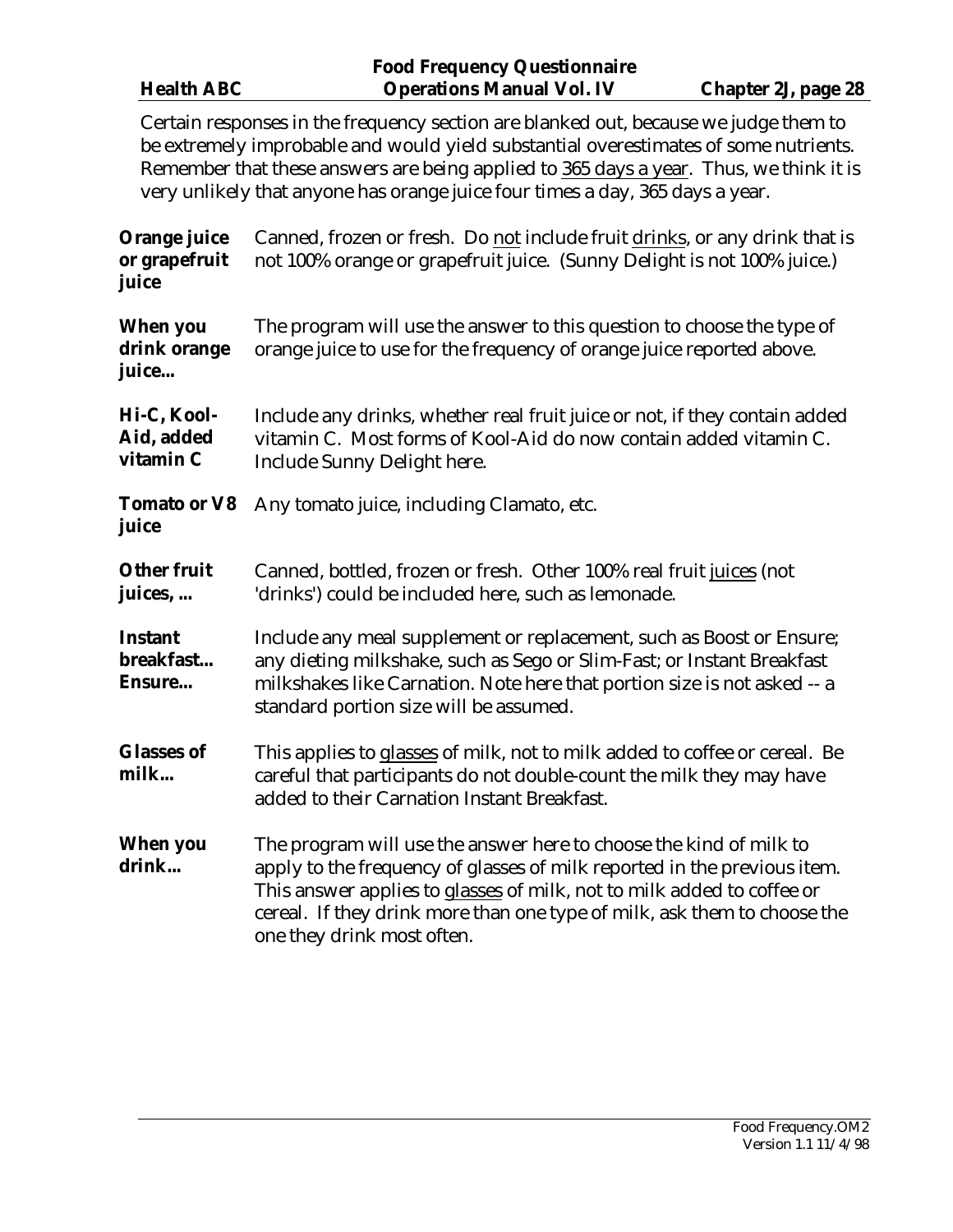| <b>Health ABC</b>                                      | <b>Food Frequency Questionnaire</b><br><b>Operations Manual Vol. IV</b>                                                                                                                                                                                                                                                                                                                                                                                                                                                                                  | <b>Chapter 2J, page 29</b> |
|--------------------------------------------------------|----------------------------------------------------------------------------------------------------------------------------------------------------------------------------------------------------------------------------------------------------------------------------------------------------------------------------------------------------------------------------------------------------------------------------------------------------------------------------------------------------------------------------------------------------------|----------------------------|
| <b>Regular soft</b><br>drinks                          | Any soft drink that is not artificially sweetened. Includes cola, ginger<br>ale, pepper types, orange or grape soda, etc., or sugar-sweetened bottled<br>water. If the participant buys large bottles of soft drink (such as the<br>standard 64 oz. bottle) and then drinks it in cups or glasses, then the<br>interviewer may suggest that the participant choose from the ABCD cup<br>models. The interviewer should code an "A" in the "<1 can/bot," a "B" in<br>the "<1 can/bot," a "C" in the "12 oz can/bot," and a "D" in the "16 oz<br>can/bot." |                            |
| <b>Beer</b>                                            | Bottles, glasses, cans, or draft, all varieties. If participant drinks<br>nonalcoholic beer, do not include it in this response, but include it in the<br>open-ended section at the end of the questionnaire. Portion size asks<br>what size can or bottle they usually drink.                                                                                                                                                                                                                                                                           |                            |
| Wine                                                   | All forms, including champagne, spritzers. If participant drinks<br>nonalcoholic wine, do not include it in this response, but include it in the<br>open-ended section at the end of the questionnaire.                                                                                                                                                                                                                                                                                                                                                  |                            |
| Liquor                                                 | Include all forms, including whisky, scotch, gin, etc. Note that "How<br>many glasses or drinks" is reported in the "how often" section. In the<br>portion size section, participant should report the amount of alcohol<br>(number of shots) used in each glass. Note here that portion size is not<br>asked -- a standard portion size will be assumed.                                                                                                                                                                                                |                            |
| Coffee                                                 | Include caffeinated or decaffeinated, brewed or instant.                                                                                                                                                                                                                                                                                                                                                                                                                                                                                                 |                            |
| Tea                                                    | Any form of regular tea or iced tea. Exclude herbal teas.                                                                                                                                                                                                                                                                                                                                                                                                                                                                                                |                            |
| Cream, half<br>and half                                | This includes cream, half-and-half or creamer, but excludes milk.<br>Includes liquid or powder varieties of creamer.                                                                                                                                                                                                                                                                                                                                                                                                                                     |                            |
| Milk in<br>coffee or tea                               | Regardless of type of milk.                                                                                                                                                                                                                                                                                                                                                                                                                                                                                                                              |                            |
| <b>Sugar or</b><br>honey                               | Refers to only real sugar or honey, not sugar substitutes.                                                                                                                                                                                                                                                                                                                                                                                                                                                                                               |                            |
| <b>Summary</b><br>vegetable<br>and fruit<br>questions" | Show them the flash card $F$ , then read the first question: "About how<br>many servings of vegetables do you eat, per day or per week, not<br>counting salad or potatoes?"                                                                                                                                                                                                                                                                                                                                                                              |                            |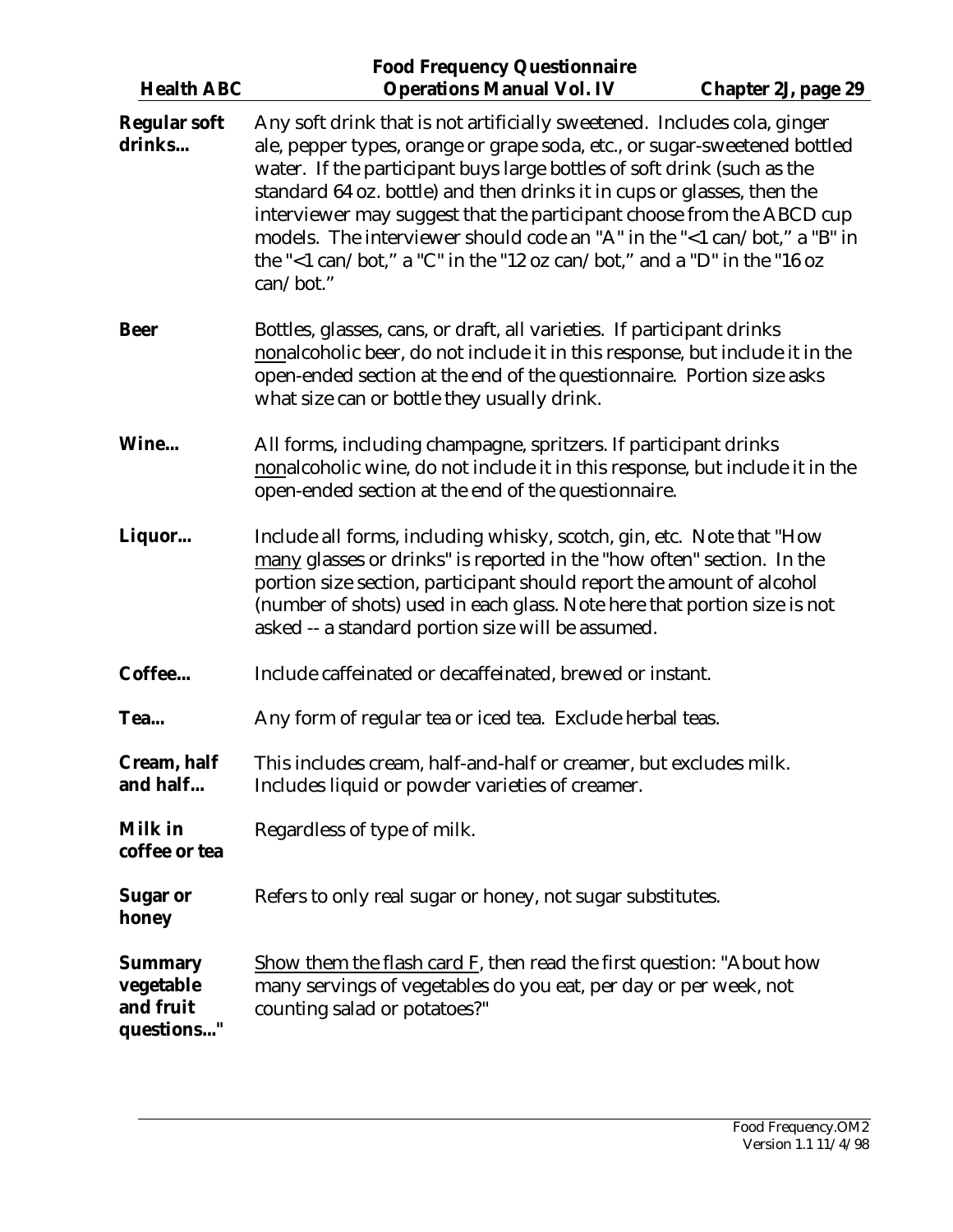| <b>Health ABC</b>                                | <b>Food Frequency Questionnaire</b><br><b>Operations Manual Vol. IV</b>                                                                                                                                                                                                                                                                                                                                                                                                                                                                                                                                                                                                                                         | <b>Chapter 2J, page 30</b> |
|--------------------------------------------------|-----------------------------------------------------------------------------------------------------------------------------------------------------------------------------------------------------------------------------------------------------------------------------------------------------------------------------------------------------------------------------------------------------------------------------------------------------------------------------------------------------------------------------------------------------------------------------------------------------------------------------------------------------------------------------------------------------------------|----------------------------|
| <b>Servings of</b><br>vegetables,<br>fruit       | Here, we mean how many times it shows up on your plate during the<br>day. So green beans with lunch and squash with dinner would be<br>2/day; green beans with lunch and green beans with dinner would be<br>2/day; nothing with lunch and both squash and green beans with dinner<br>would be 2/day. It does not mean 'how many different kinds'; it does<br>not refer to 'seconds'; and it excludes mainly-lettuce salads. (See below<br>for more on salads.)                                                                                                                                                                                                                                                 |                            |
|                                                  | Acceptable answers to participant questions:                                                                                                                                                                                                                                                                                                                                                                                                                                                                                                                                                                                                                                                                    |                            |
|                                                  | Q: "Do you mean different kinds of vegetables (fruits, cereals)?"<br>A: "No, just how often you eat vegetables of any kind."                                                                                                                                                                                                                                                                                                                                                                                                                                                                                                                                                                                    |                            |
|                                                  | Q: "Should I count second helpings as two servings?"<br>A: "No, this is just how often you eat vegetables of any kind."                                                                                                                                                                                                                                                                                                                                                                                                                                                                                                                                                                                         |                            |
|                                                  | Q: "Give me an example of how to count them up."<br>A: Fruits: "If you usually have some fruit with breakfast and some<br>fruit for a snack, that would be twice a day."                                                                                                                                                                                                                                                                                                                                                                                                                                                                                                                                        |                            |
|                                                  | A: Vegetables: "Green beans with lunch and squash with dinner:<br>2/day; green beans with lunch and green beans with dinner: 2/day;<br>nothing with lunch and both squash and green beans with dinner:<br>$2/day.$ "                                                                                                                                                                                                                                                                                                                                                                                                                                                                                            |                            |
|                                                  | <b>Q</b> : "What if I have a big salad with lots of stuff in it?" The key is whether<br>there is enough of any one vegetable that they would include it in their<br>main food list answer for that vegetable. For example, suppose their<br>salad sometimes includes $1/2$ cup of broccoli; in the main food list, when<br>you ask "Broccoli?," they would/should think of all times they have<br>broccoli, including the quite substantial portion they have in big salads,<br>and include that in their "Broccoli" answer.<br>A: If they have 1/2 cup (size "B") of any single vegetable such as<br>broccoli in the salad, yes, count that vegetable as a serving of<br>vegetables in the "general question." |                            |
| <b>Frequency of</b><br>fat or oil in<br>cooking. | Note that fat or oil use is in fry, stir fry, simmer or season. It does not<br>include fat used in baking; does not include oil used on salad; and does<br>not include butter/margarine used on bread.                                                                                                                                                                                                                                                                                                                                                                                                                                                                                                          |                            |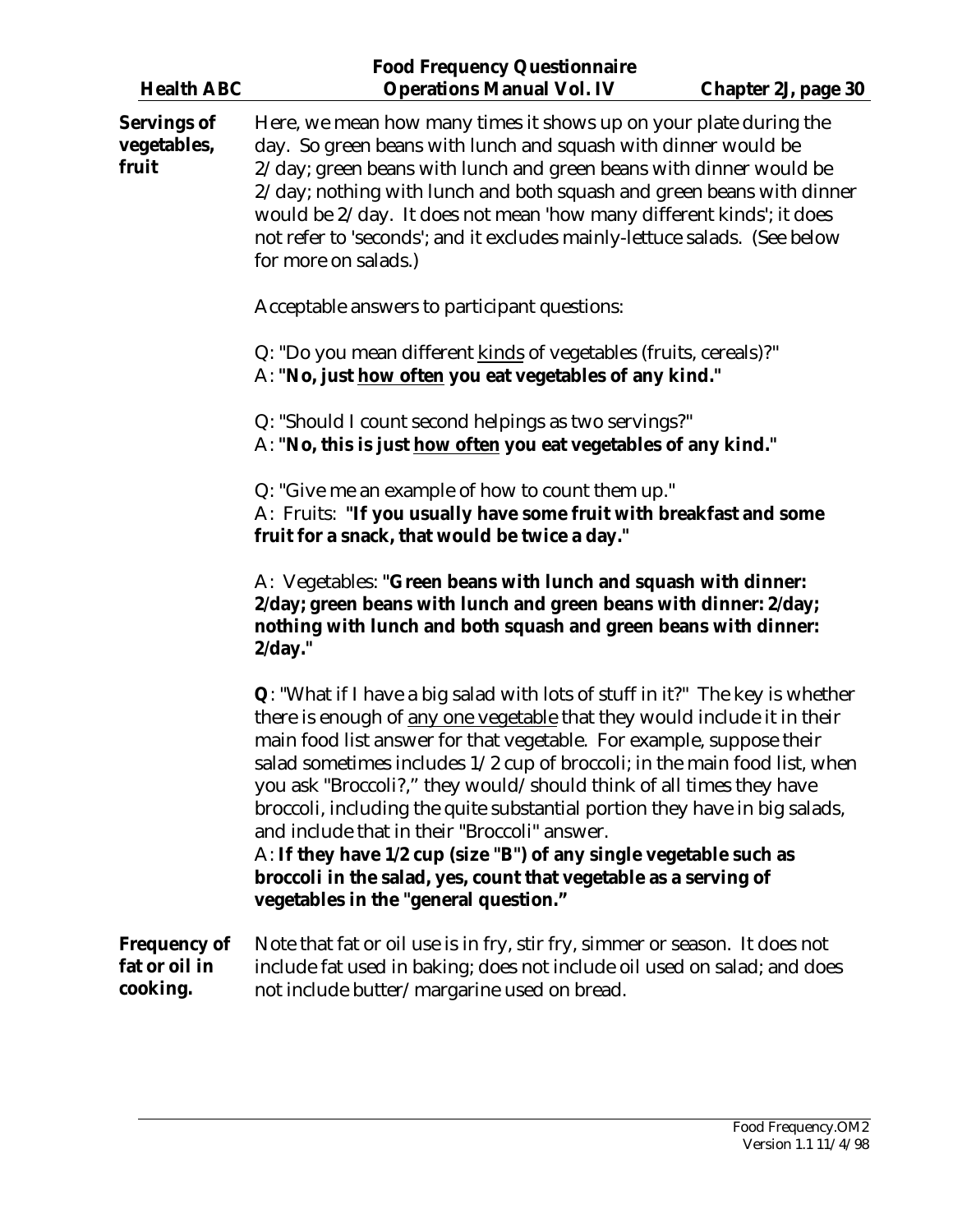<span id="page-30-0"></span>

| <b>Health ABC</b>                                                                                                                     | <b>Food Frequency Questionnaire</b><br><b>Operations Manual Vol. IV</b>                                                                                                                                                                                                                                                                                                                                                                                                                                                                                                                                                    | <b>Chapter 2J, page 31</b> |
|---------------------------------------------------------------------------------------------------------------------------------------|----------------------------------------------------------------------------------------------------------------------------------------------------------------------------------------------------------------------------------------------------------------------------------------------------------------------------------------------------------------------------------------------------------------------------------------------------------------------------------------------------------------------------------------------------------------------------------------------------------------------------|----------------------------|
|                                                                                                                                       |                                                                                                                                                                                                                                                                                                                                                                                                                                                                                                                                                                                                                            |                            |
| "What kinds<br>of fat"                                                                                                                | Ask this question only if participant's answer to the previous question<br>on fat or oil was "once per week" or more often. Put some emphasis on<br>"kinds" of fat, so the participant understand that you are asking a<br>different question. Do not read "Mark only one or two." Do not read the<br>response categories. Leave it open-ended, and then fill in the<br>appropriate box to fit the participant's answer. If participant names only<br>one, mark only one without further probing. If they name two, mark<br>two. If they name more than two kinds of fats/oils, ask them which two<br>they use most often. |                            |
|                                                                                                                                       | If they state, in answer to this question, "I do not use it," go back and<br>clarify their answer to the previous question, which was "How often do<br>you use fat or oil to fry?"<br>Safflower oil or peanut oil can be marked under "Corn oil, vegetable oil."<br>"Crisco" refers to Crisco shortening. If participant specifies Crisco oil,<br>mark it under "vegetable oil."<br>Sesame oil: If participant reports "sesame oil," ask if they use it in large<br>quantities such as 1-2 tablespoons; if so, code as vegetable oil. If they<br>only use a few drops for flavoring, do not code as oil at all.            |                            |
| "On the<br>whole, how<br>reliable do<br>you think the<br>participant's<br>responses to<br>the food<br>frequency<br>questions<br>are?" | The last set of response options on the Food Frequency Questionnaire<br>are to be chosen by the examiner. Please answer the question based on<br>your judgement of the participant's responses to the food frequency<br>questions.                                                                                                                                                                                                                                                                                                                                                                                         |                            |

## **7. Alert values/Follow-up/Reporting**

BDDS will generate a participant report. These will be transmitted to the Coordinating Center who will place them on the clinics' servers where they can be printed and placed as part of the participant's report. The turnaround will be 6-8 weeks.

#### **8. Quality Assurance**

All dietary examiners will attend the initial training session before the beginning of the study. After having read the interviewer instructions, they will participate in demonstrations and role-playing. Each *lead dietary examiner* will conduct a taped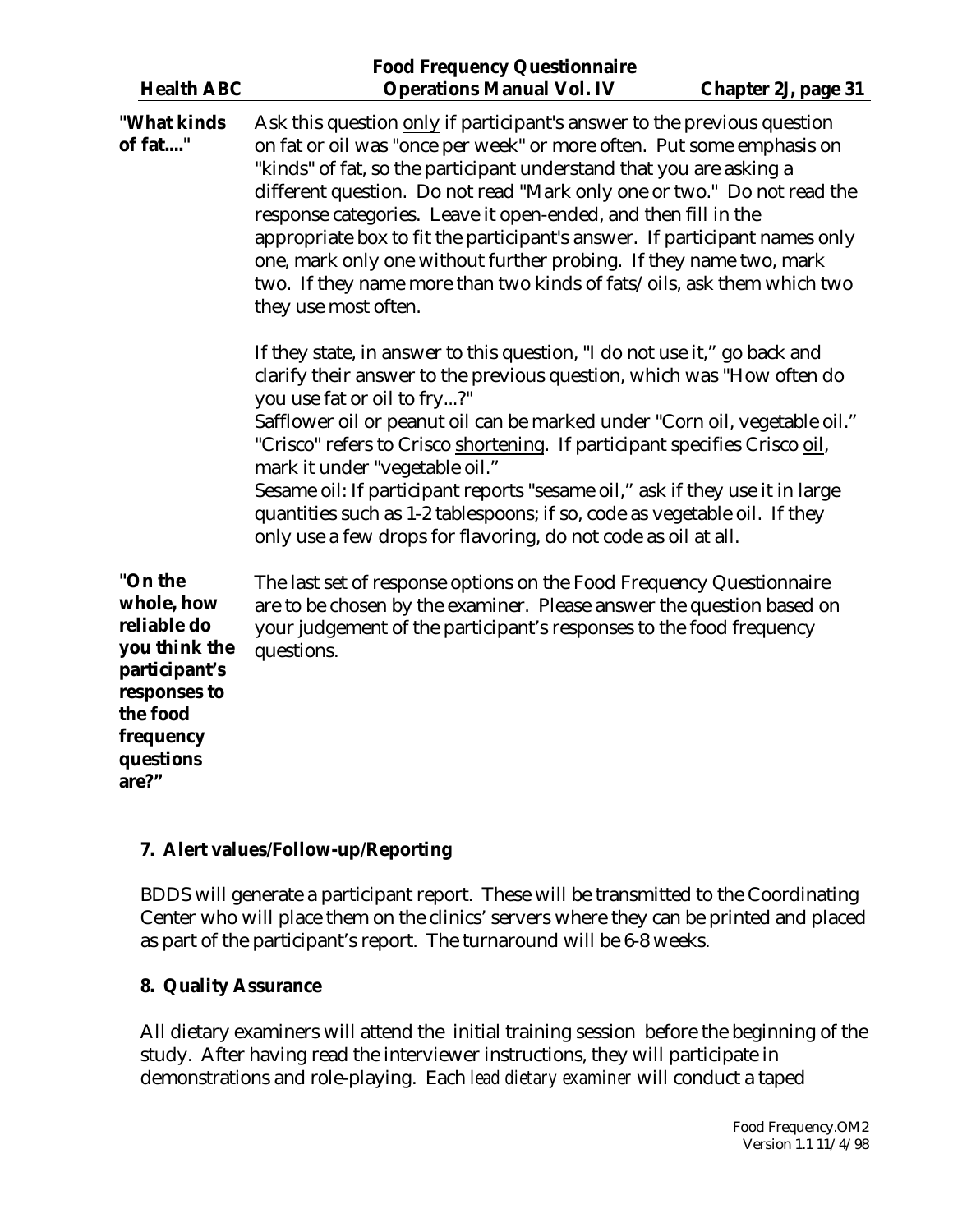<span id="page-31-0"></span>interview of a naive participant (not one of the other interviewers); the filled-in interview and tape will be reviewed by BDDS, and comments and corrections returned. A second set of interviews will then be completed by the lead dietary examiners, and reviewed by BDDS. Upon successful completion of the second interview, the lead dietary examiners will be certified.

Subsequent certification of interviewers will be conducted by the lead dietary examiners. Prospective interviewers will read and study the Food Questionnaire manual of Procedures. They will administer two practice interviews, tape the interviews, and deliver the tape and the filled-in questionnaire to their clinics' lead dietary examiners. The lead dietary examiners will listen, and send back corrections and comments. Following this, the interviewer will complete an additional interview, taped, and again deliver the tape and filled-in questionnaire to the lead dietary examiners. If the second set of tapes and filled-in questionnaires is satisfactory, the interviewer will be certified and will send in one taped interview per month along with a copy of the questionnaire to be checked by Amy Brewer at the Memphis Field Center. If it is not satisfactory, further comments will be returned by the lead dietary examiners, and the interviewer will not be certified to administer the Food Questionnaire until a satisfactory tape and questionnaire is obtained.

#### **8.1 Training requirements**

Interviewers will participate in the initial training session prior to the start of year 2. After Year 2 starts, additional interviewers can be trained by the lead dietary interviewer at each clinic. The lead interviewer will be designated at initial training. The interviewers require no special prior experience to perform this assessment. Interviewer training includes:

- Read and study the manual
- Attend the Health ABC training session of techniques (or observe administration by a lead examiner at the clinic).
- Practice on two local naive volunteers
- Record two interviews with naive volunteers for evaluation by the clinic's lead dietary examiner following each one
- A discussion of problems and questions with the clinic's lead dietary examiner

#### **8.2 Certification requirements**

- Complete training requirements
- Have the second dietary interview certified as acceptable by the clinic's lead dietary examiner

#### **8.2.1 On-going quality control**